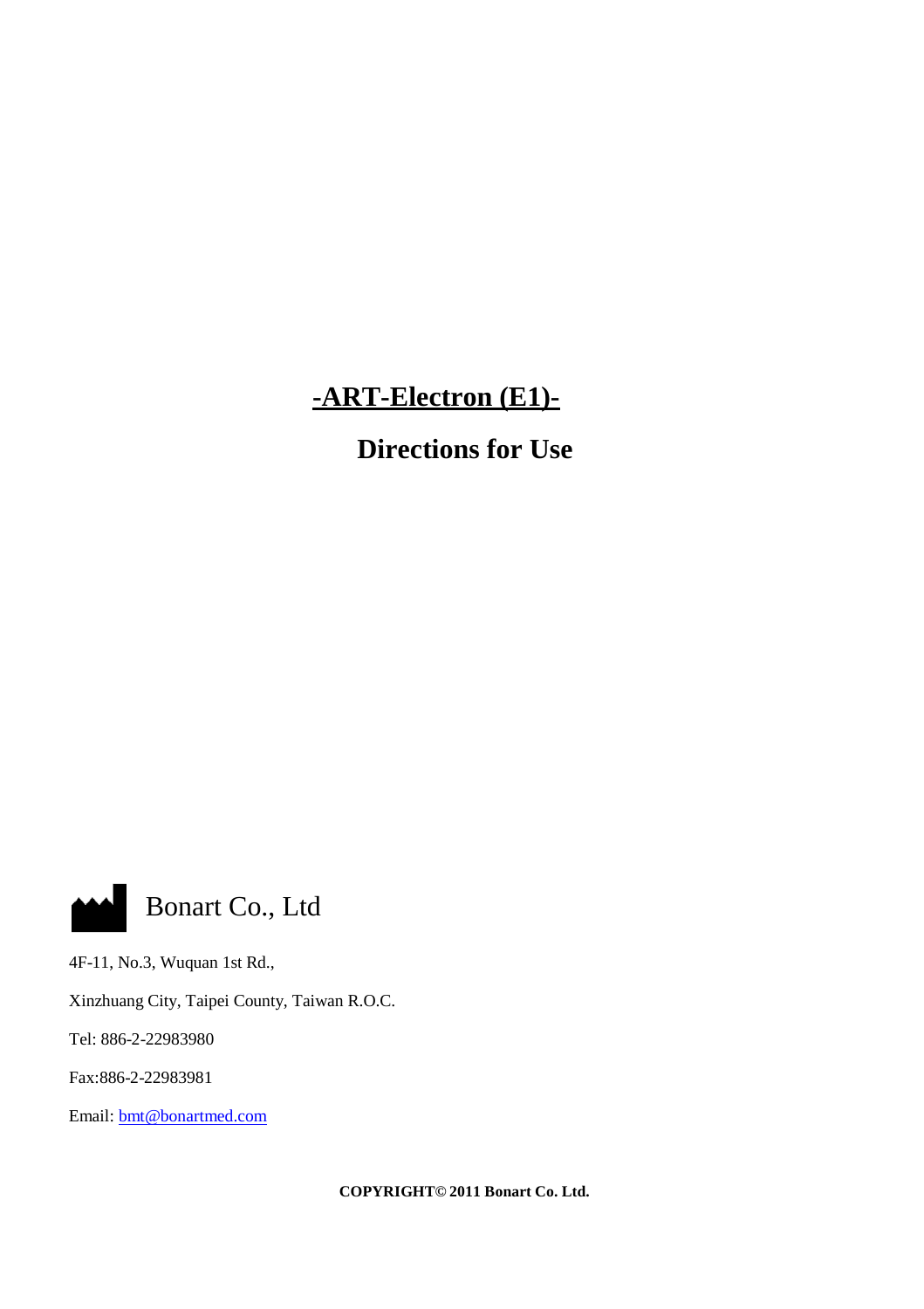Bonart Co. Ltd. owns all rights to this publication. This publication should be used solely as a reference for operation, maintenance, and repair of Bonart™ equipment. No part of this document may be reproduced or disseminated in any forms or by any means, for any other purpose.

In the event of inadvertent or deliberate publication, Bonart Co. Ltd. intends to enforce its rights to this manual under the copyright law. Copying materials presented in this manual without the written permission from Bonart Co. Ltd. is strictly prohibited.

Product specifications, as well as information presented in this manual, are subject to change without prior notice.

#### **PROPERTY OF BONART CO. LTD.**

#### **ALL RIGHTS RESERVED**

Document No. Electron1001 Rev.1.0 (11.25.14)

ENGLISH VERSION

Printed in Taiwan, R.O.C.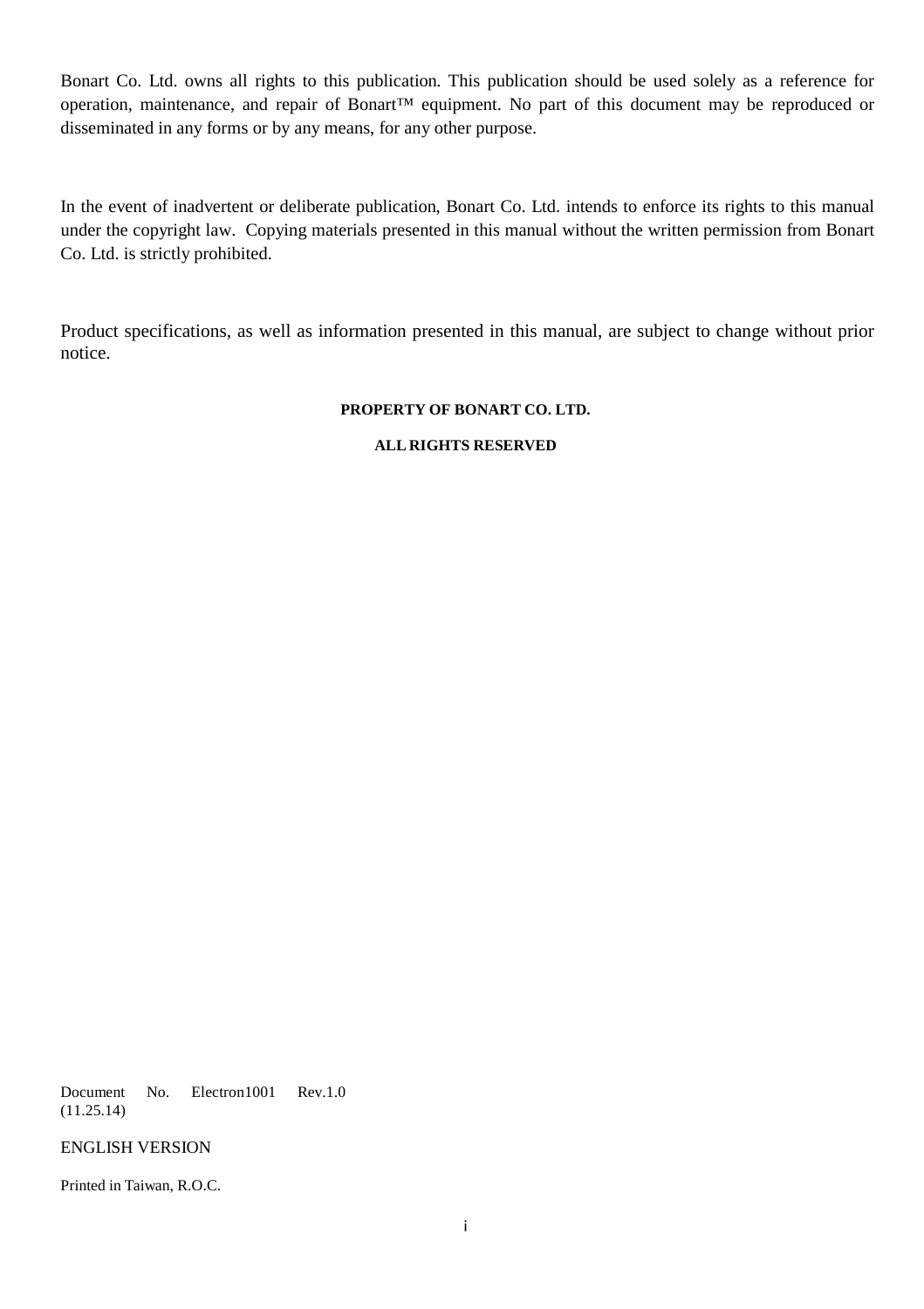# **Operator Safety**

Please read the entire guide prior to operating the system.

The dental equipment described in this manual is designed to be used only by properly trained personnel. Only qualified personnel shall carry out any adjustments and maintenance, and all repairs (internal or otherwise) must be conducted by an authorized Bonart™ technician.

## **Note, Caution, and Warning Statements:**

**NOTE:** Indicates helpful tips and advice.

**CAUTION**: Indicates proper operating or maintenance procedures

**WARNING**: Alerts the user of conditions that may cause severe injury when proper procedures and/or practices are not followed.

## **Symbols:**



Indicates that the ART-Electron was manufactured in compliance with required standards to protect against electrical shock for BF type equipment



Indicates a grounded terminal



⚠ Requires immediate attention upon reading the instructions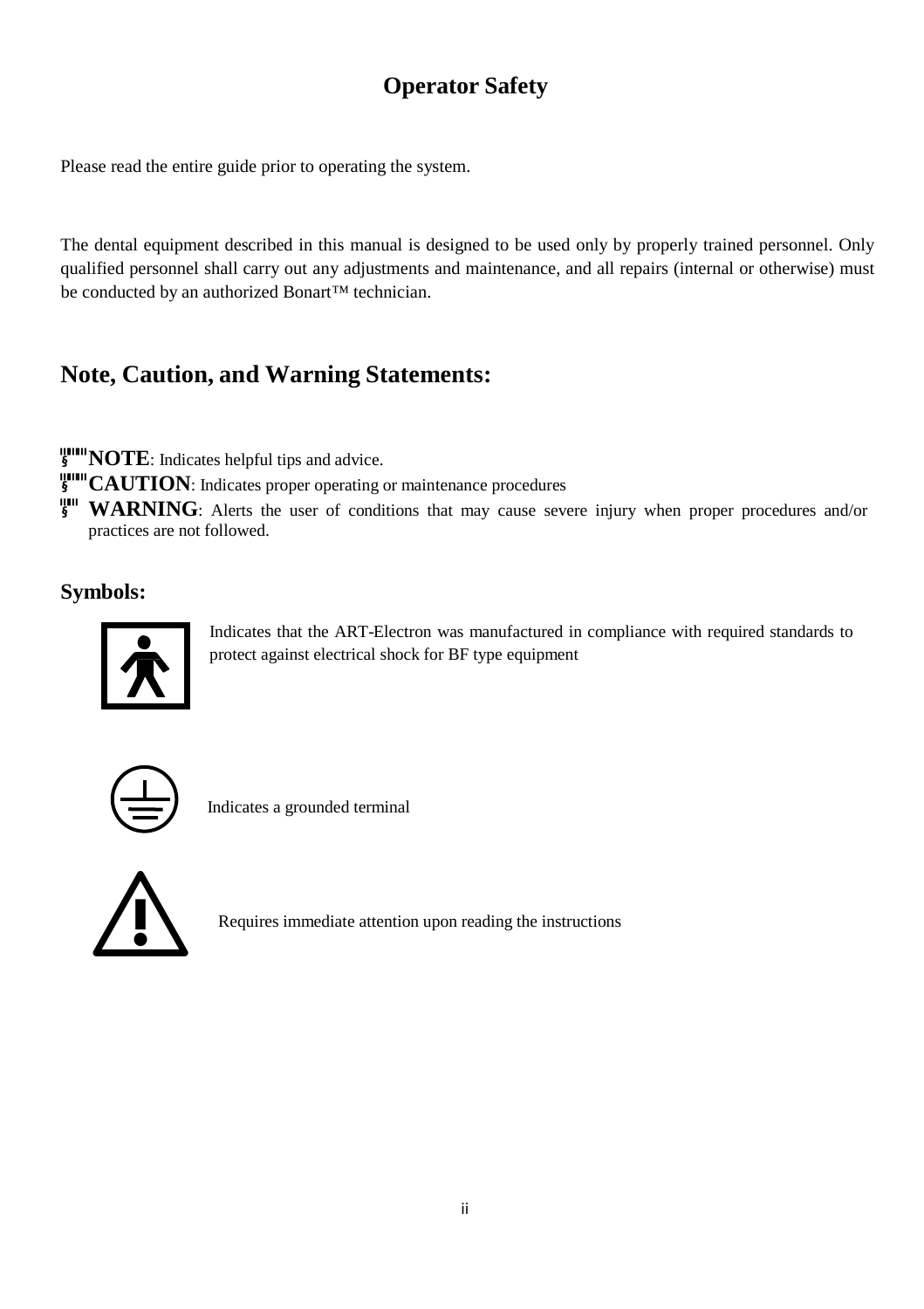## **Warnings**

- **The ART-Electron and all accessories should be used solely by properly trained doctors, dentists, and any other trained personnel.**
- **The ART-Electron must not be used on patients with pacemakers.**
- **A shielded AC power cord must be used with this equipment.**
- **The power cord must be plugged into a grounded electrical outlet.**
- **The ART-Electron must not be immersed in or sprayed with water or liquid; it is an electrical appliance.**
- **If the patient or operator is pregnant, please consult a physician prior to operating.**



Studies have shown that electrical appliances including razors, hair dryers, microwave ovens, TV receptors, and electrical medical equipment may interfere with the normal operations of pacemakers. Therefore, **patients with pacemakers should avoid use and/or treatment with the ART-Electron.**

For further readings on this subject, please refer to the following sources:

- "Advances in Cardiac Pacemaker", The New York Academy of Sciences, Vol. 167, Article 2, pp. 515-1075
- "Electromagnetic Radiation Interference with Cardiac Pacemaker", U. S. Department of Health, Education and Welfare
- **THE THE INDIVIDUAL WITH A PACEMARER IN the Dental Environment", Journal of the American Dental** Association, Vol. 91, No. 6, pp. 1224-1229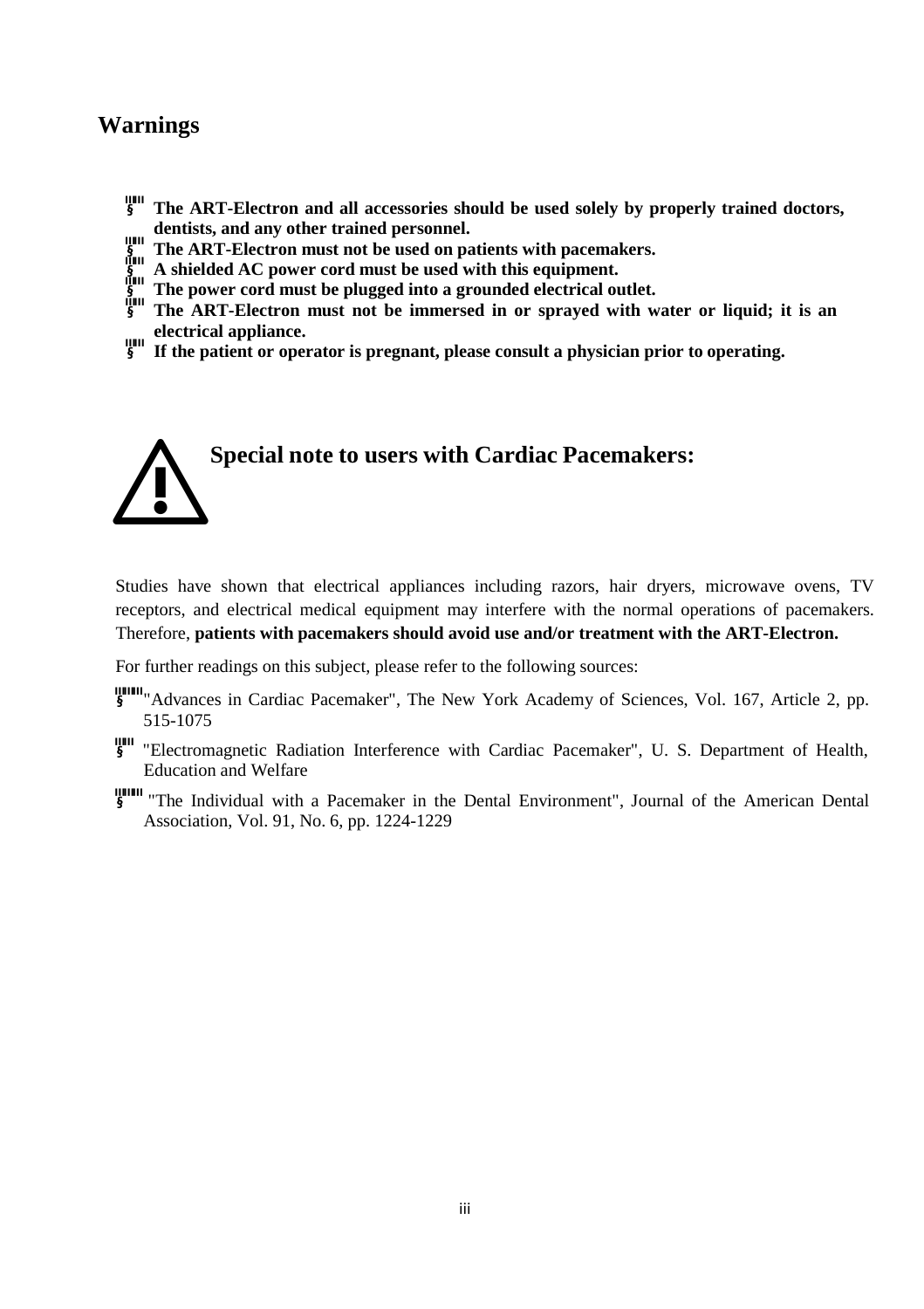# **NOTE (Please read prior to using):**

- Ensure that the ART-Electron is connected to <sup>a</sup> grounded outlet. Failure to meet this requirement may cause severe damage and harm to the system or user.
- Place the ART-Electron on a stable and flat platform. Tilted and unstable surfaces may degrade the performance or damage the machine.
- Do not modify the ART-Electron. Modifications may violate safety codes and cause harm to the patient and operator. Any modification will void the warranty terms.
- Keep the ART-Electron away from high sources of heat. Do not place the power cord under heavy objects, and avoid draping the cord around other objects or anywhere that could constitute a tripping hazard.
- Call Magpie Tech Corp. (the North-American distribution/repair center for Bonart™) if any abnormal situations arise while operating the ART-Electron.
- Nitrous oxide-oxygen may be used in conjunction with ART-Electron.
- Non-conductive plastic tools (such as saliva ejector tips, high volume evacuation tips, mouth mirrors, and tissue and tongue retractors) are recommended for use while operating the ART-Electron.
- **ITH** Keep the ECG monitoring electrode at the furthest possible distance from the electro-surgery plate and tip due to radio frequency emitted from the ART-Electron.



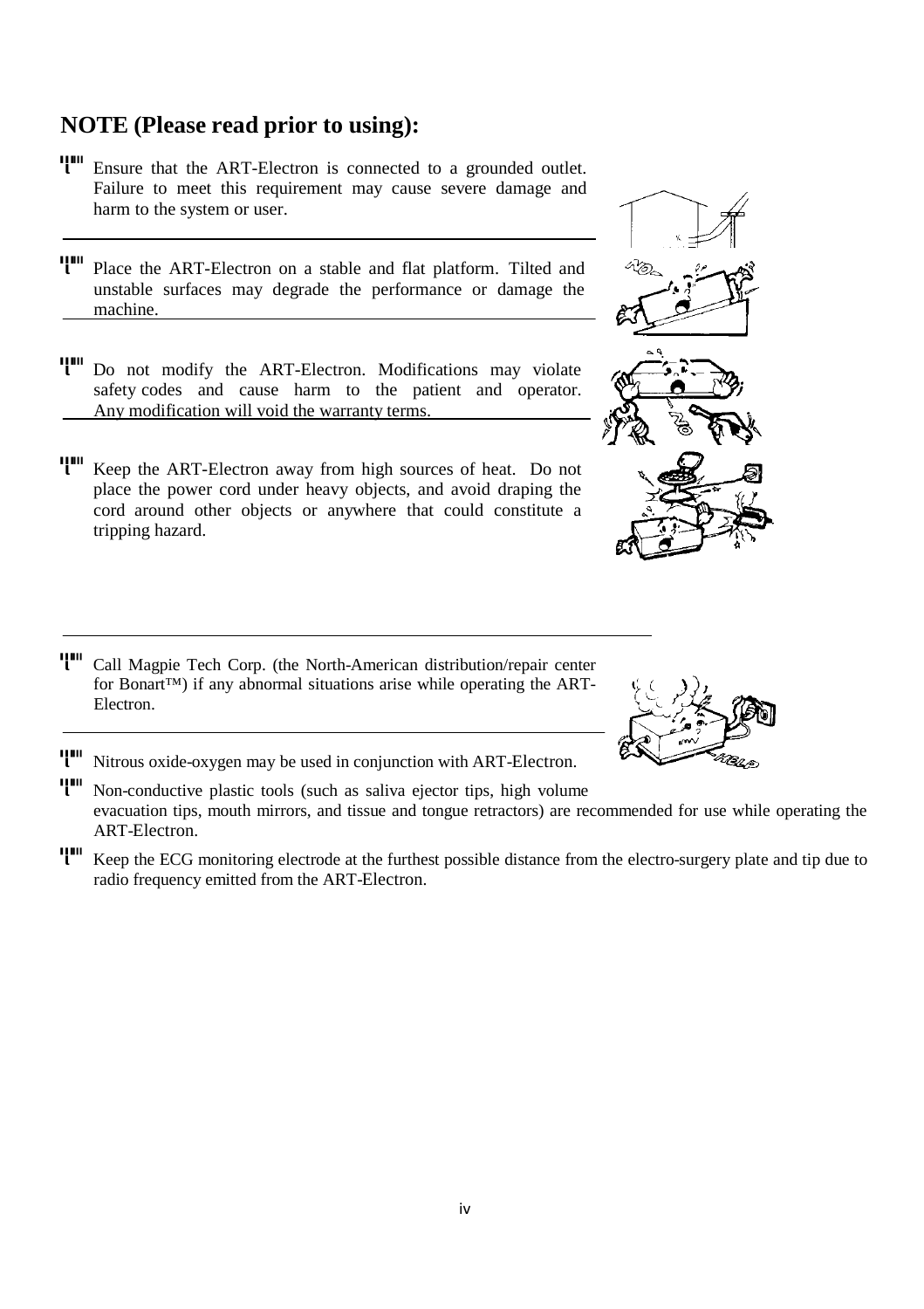## **Preface**

## *ART-Electron*

The ART-Electron is ISO 13485:2003 certified and CE 0434 certified in compliance with applicable requirements of the Council Directive 93/42/EEC. The reviewing council classifies the ART-Electron in accordance with EN60601-1, EN60601-1-2 and EN55011 safety requirements.

The ART-Electron transmits high frequency radio waves through a fine wire electrode to a flat antenna on an indifference plate placed under the subject. The high frequency radio waves pass through tissue for a clean surgical incision. The user may choose various waveforms to assist in different procedures, from cutting to hemostasis. *The ART-Electron should not be confused with electro cautery systems that use thermal energy and heat to burn tissue.*

The ART-Electron provides several advantages. First, the system allows for fine and precise incisions with hemostasis of small "bleeders." Second, the system provides a clearer view of the operating field with less blood obstruction, making any procedure faster and easier.

## *Technical Support*

For technical support and repair assistance please call *Magpie Tech Corp.* (the initial North American distributor for Bonart™ Co. LTD) at (888) 526-6278.

## *Supplies & Replacement Parts*

Please contact any of our licensed dealers for supplies and/or replacement parts for your ART-

Electron [\(http://www.bonartmed.com/bonart\\_en/information/info.jsp?number=80\)](http://www.bonartmed.com/bonart_en/information/info.jsp?number=80).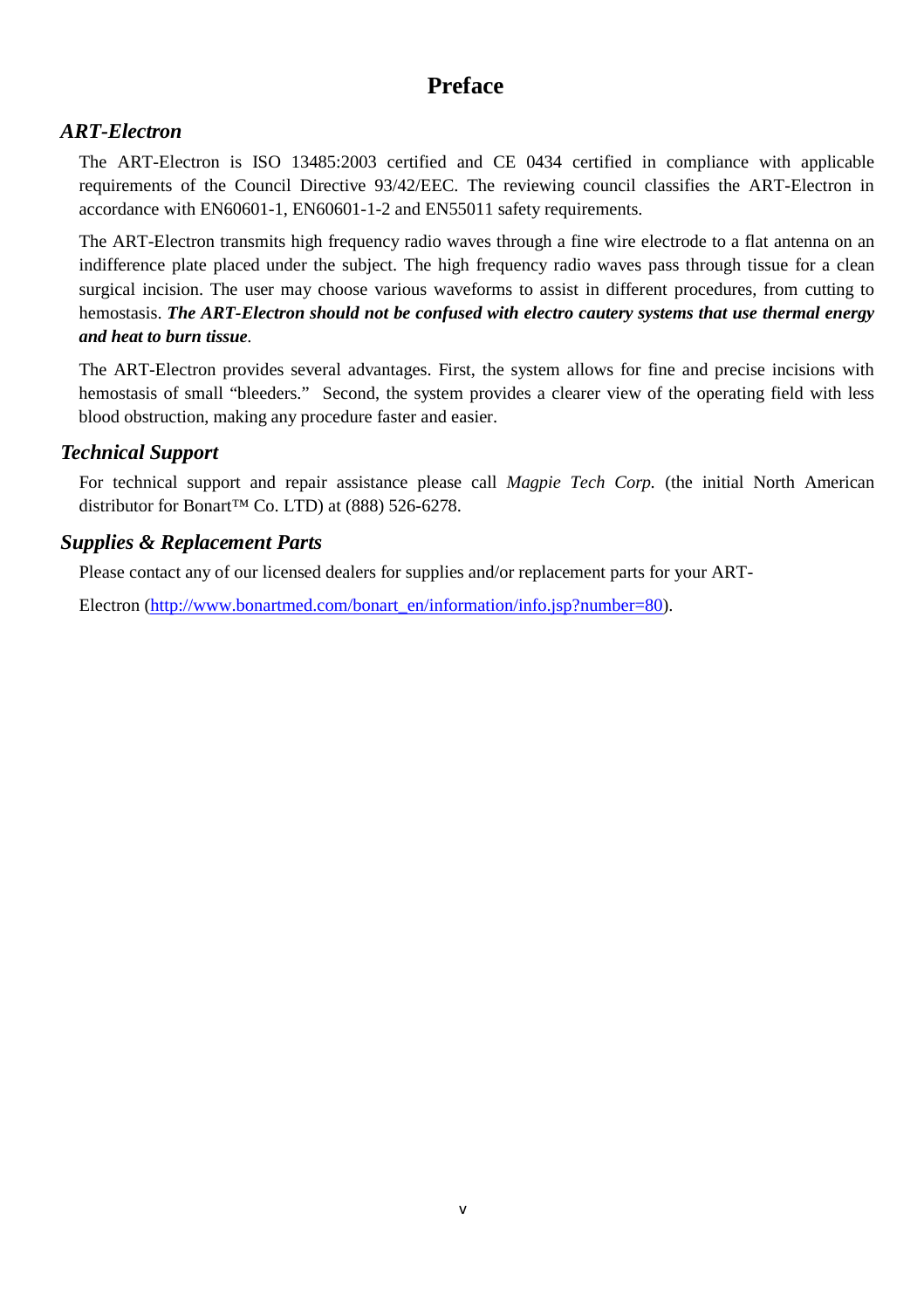# **Table of Contents**

| Copyright                                                                                                                                                                                                                  | I              |
|----------------------------------------------------------------------------------------------------------------------------------------------------------------------------------------------------------------------------|----------------|
|                                                                                                                                                                                                                            | $\mathbf H$    |
| Warnings                                                                                                                                                                                                                   | Ш              |
|                                                                                                                                                                                                                            | V              |
|                                                                                                                                                                                                                            | 1              |
| <b>Section II.</b> Contra-indications and Warnings <b>contrarios contrarios contrarios contra-</b> indications and Warnings <b>contrarios contrarios contrarios contrarios contrarios contrarios contrarios contrarios</b> | 1              |
|                                                                                                                                                                                                                            | 2              |
| <b>Section IV.</b> Infection Control                                                                                                                                                                                       | $\overline{2}$ |
| <b>Section V. Installation Instructions</b>                                                                                                                                                                                | 4              |
| <b>Section VI.</b> General information                                                                                                                                                                                     | 6              |
| <b>Section VII. Getting Started</b>                                                                                                                                                                                        | 9              |
| <b>Section VIII.</b> Precautions                                                                                                                                                                                           | 10             |
|                                                                                                                                                                                                                            | 10             |
| <b>Section X. Practice Before Using</b>                                                                                                                                                                                    | 11             |
| <b>Section XI.</b> System Maintenance                                                                                                                                                                                      | 11             |
| <b>Section XII.</b> Troubleshooting                                                                                                                                                                                        | 12             |
| <b>Section XIII.</b> Accessories                                                                                                                                                                                           | 13             |
| <b>Section XIV.</b> Specifications                                                                                                                                                                                         | 14             |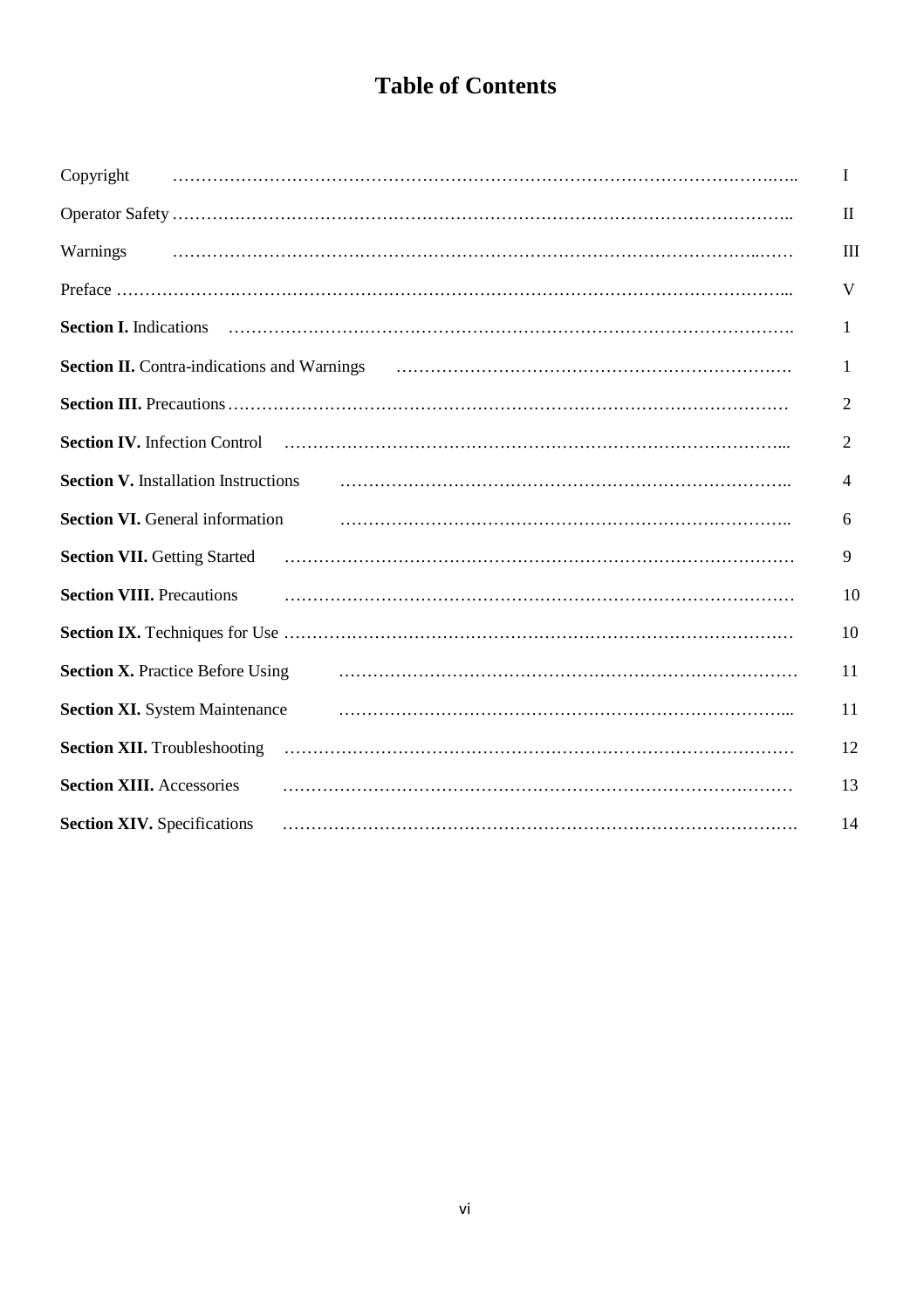## **Section I: Indications**

Electrosurgery procedures:

- Impression-taking; gaining access to margins of prepared teeth; removing interproximal tissue.
- Extending the clinical height of a crown.
- Gingivectomy.
- Oral surgery, periodontia; endodontia; orthodontia; prosthodontia; operative crown and bridge procedures.
- Removal of pericoronal tissue on  $3<sup>rd</sup>$  molars.
- Biopsy (bloodless).
- Reducing and removing swollen and hypertrophied gum tissue around the necks of teeth.
- Planting tissue of edentulous region prior to making impressions for prosthodontics.
- Coagulating bleeding prior to cementation procedures.
- Removing excess flabby tissue or tissue tabs.
- Incising, excising, draining or coagulating minor periodontal conditions.
- Uncovering un-erupted teeth.
- Light Surgery with antisepsis and hemostasis.

## **Section II: Contra-indications and Warnings**

- Do not use the unit if the patient or operator is wearing a pacemaker.
- Do not immerse the unit in or spray the unit with water or liquid.
- Do not reach for units that have accidentally been submerged in liquid.
- Do not modify the unit. Modifications will void the warranty and may cause serious harm to the patient and operator
- Do not operate the ART-Electron unit if the RF indicator light remains lit even when the footswitch is not being used. This indicates that the unit is malfunctioning and should be serviced.
- Stop cutting immediately at the first sign of tissue blanching, and avoid prolonged tissue contact. Allow tissue to cool 10 seconds between cuts. Excessive exposure may retard healing and cause sloughing.
- Do not use in the presence of flammable or explosive gases.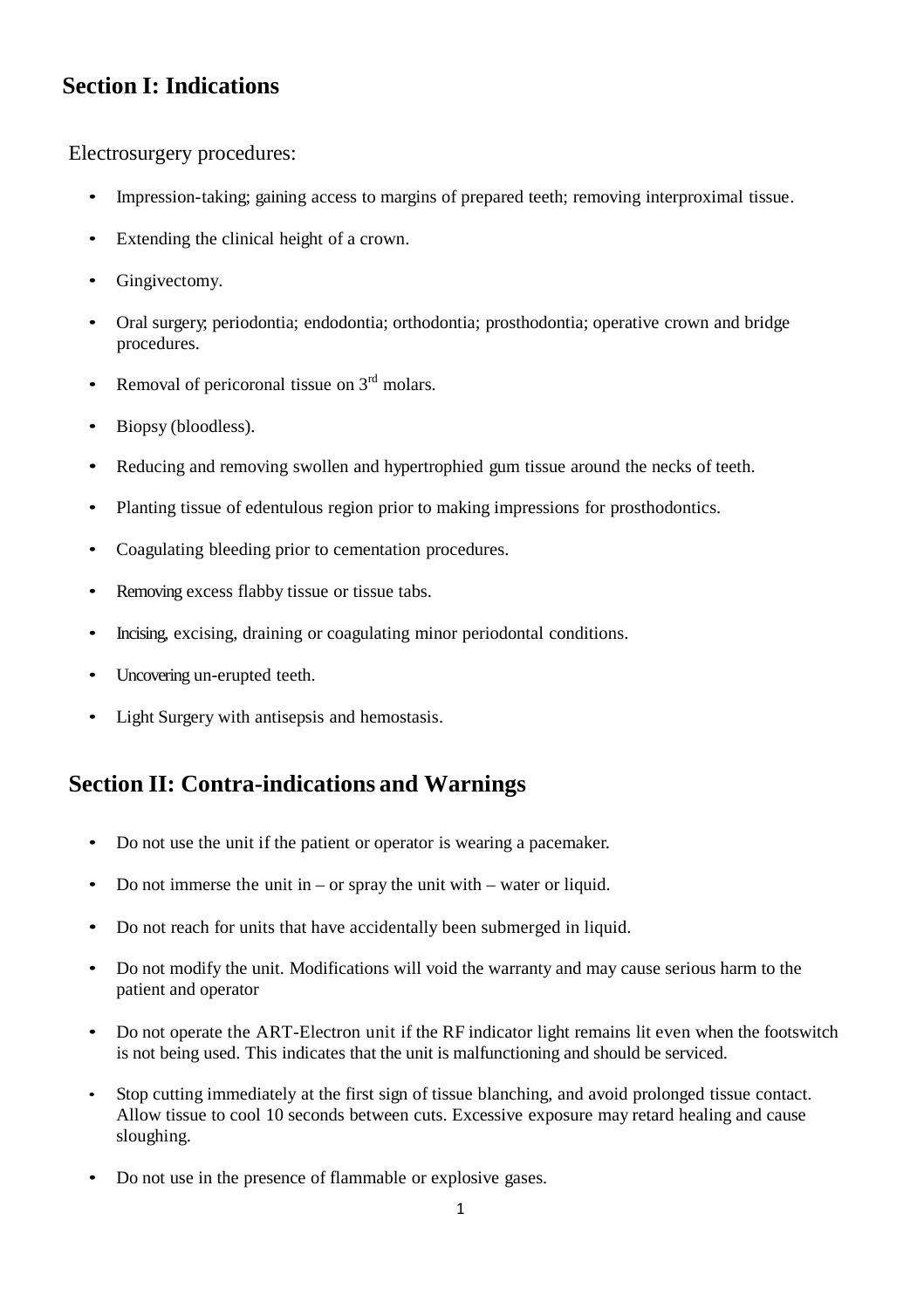- Do not use in any situation where the electrode will touch metal restorations, implants, bone or teeth; doing so may result in bone necrosis.
- Always operate the ART-Electron attentively and cautiously.

## **Section III: Precautions**

### *3-A: Precautions*

- The indifference plate must maintain direct contact with the patient's skin during use. Failure to maintain close, unimpeded contact will result in an incomplete current and little or no power.
- Turn the power off before changing electrodes in order to avoid shock. After installing the electrode to the hand piece, examine carefully to assure the metal shaft is fully seated.
- Be sure the hand piece, cable and electrodes are dry before use to avoid shock.
- Do not bend the insulated portion of the electrode as this may crack the plastic sheath and lead to failure and/or shock.
- Release the footswitch before inserting or removing the hand piece from the patient's mouth.
- Do not allow cables to be coiled or twisted around metal objects.

## **Section IV: Infection Control**

#### *4-A: General Infection Control Recommendations:*

- As with all dental and medical procedures, use standard personal protection equipment such as facemasks, eyewear, face shields, gloves, and protective gowns.
- To ensure the safety of the operator and patient, carefully follow the Infection Control Information procedures detailed in Section XIII.
- It is highly recommended that all infection control procedures conform to applicable Centers for Disease Control and Prevention (CDC) and American Dental Association (ADA) standards, and that all recommendations be followed in terms of the agencies guidelines and procedures.

#### *4-B: Cleaning and Sterilizations:*

#### **Hand piece**

**Always clean and sterilize the hand piece and electrodes after each patient.** Remove the electrode from the hand piece prior to cleaning. The outer surface of the hand piece should be cleaned with antiseptic soap or solution; wipe with disinfectant and/or water. Place the hand piece in a bag and steam autoclave at 250ºF (121ºC) for 15 minutes at 15psi or as recommended by the manufacturer of your sterilization machine. Use bio-indicators or chemical indicators to ensure the efficiency of the sterilization cycle. Electrodes may be re-inserted into the hand piece after disinfecting, and should be run with power for several seconds to finalize sterilization.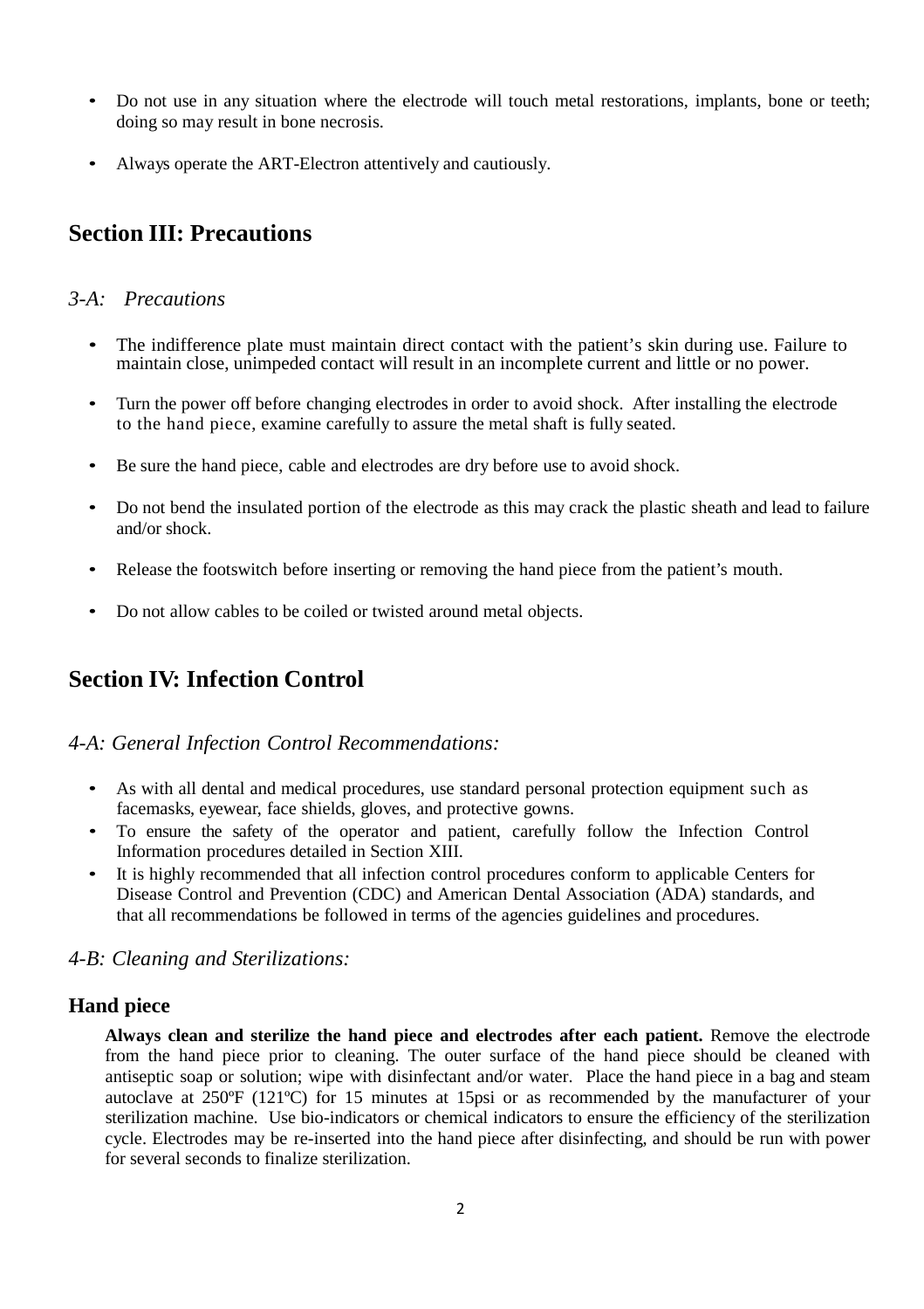- Warning: Do not submerge the hand piece cable in sterilization fluid or water. Doing so may cause severe damage to the hand piece and system.
- **Warning:** When using chemical disinfectants, please follow the instructions provided by the manufacturer of the disinfectant and do not allow the chemical to remain on the surface longer than recommended.

### **Electrodes**

Always clean and sterilize electrodes after each use to prevent spreading germs and diseases to other patients. Saliva, blood, and other debris may be left on the electrode.

To sterilize electrodes, wipe the electrode thoroughly using a mild detergent. Rinse thoroughly and dry the electrode. Place the electrode in a bag and steam autoclave at 250ºF (121ºC) for 15 minutes at 15psi or as recommended by the manufacturer of your sterilization machine. Use bio-indicators or chemical indicators to ensure the efficiency of the sterilization cycle.

**Note: Sterilization conditions in your office should be defined by the results of routine spore testing.** 

- **Note: The sterilization Assurance Level (SAL) of steam autoclave should be 10-6 in accordance to ISO 13683 (Sterilization of Health Care Products).**
- **Warning: High room temperature conditions, improper dilutions or excessive immersion time in chemicals may damage the materials of the unit.**
- **Caution: Avoid using dry heat ovens, incompatible chemical vapor-type sterilizers or quaternary ammonium compounds. Doing so will damage the unit.**

### **Main Unit**

Since the main unit does not have direct contact with the patient, it can be cleaned by carefully wiping with alcohol. Avoid using disinfectants not specified for use with metal.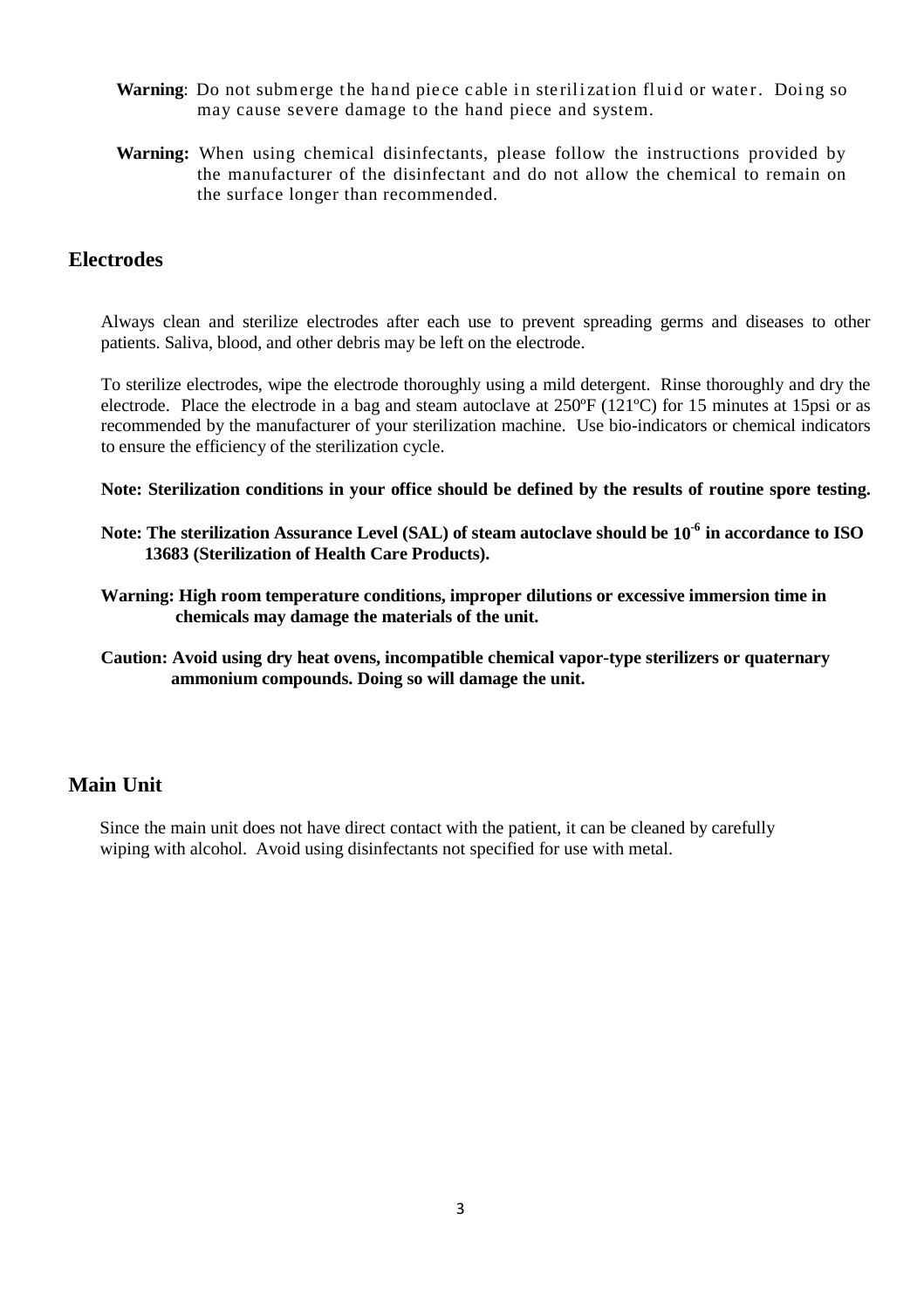## **Section V: Installation Instructions**

## *5-A: General Installation Information*

If the installation of your ART-Electron system is not performed by a Bonart™ representative, please ensure that the following requirements are met:

### *5-B: Electrical Requirements*

Refer to Section XIII: Specifications

### *5-C: Unpacking the Unit*

Carefully unpack your ART-Electron unit and verify that all components and accessories are included:

- 1. ART-Electron Unit
- 2. AC Power Cord Set
- 3. Detachable Hand piece
- 4. Foot Switch
- 5. Indifference/IND (Grounding) Plate
- 6. 7 pc. Electrode set
- 7. Literature Packet

**Note:** While you unpack, check the ART-Electron Electrosurgery for any damages. If damaged, please contact your dealer immediately.

### *5-D: Power Cord / Power Connection*

- Verify the Power Control switch is set to the OFF position before plugging and unplugging the power cord from the unit or from the power outlet.
- Plug the detachable AC cord into the back of the unit.
- Plug the 3 prong grounded plug into a grounded outlet.



#### **A. Grounding:**

Before any connection to the output connectors is made, verify that the unit is grounded and plugged into a wall outlet.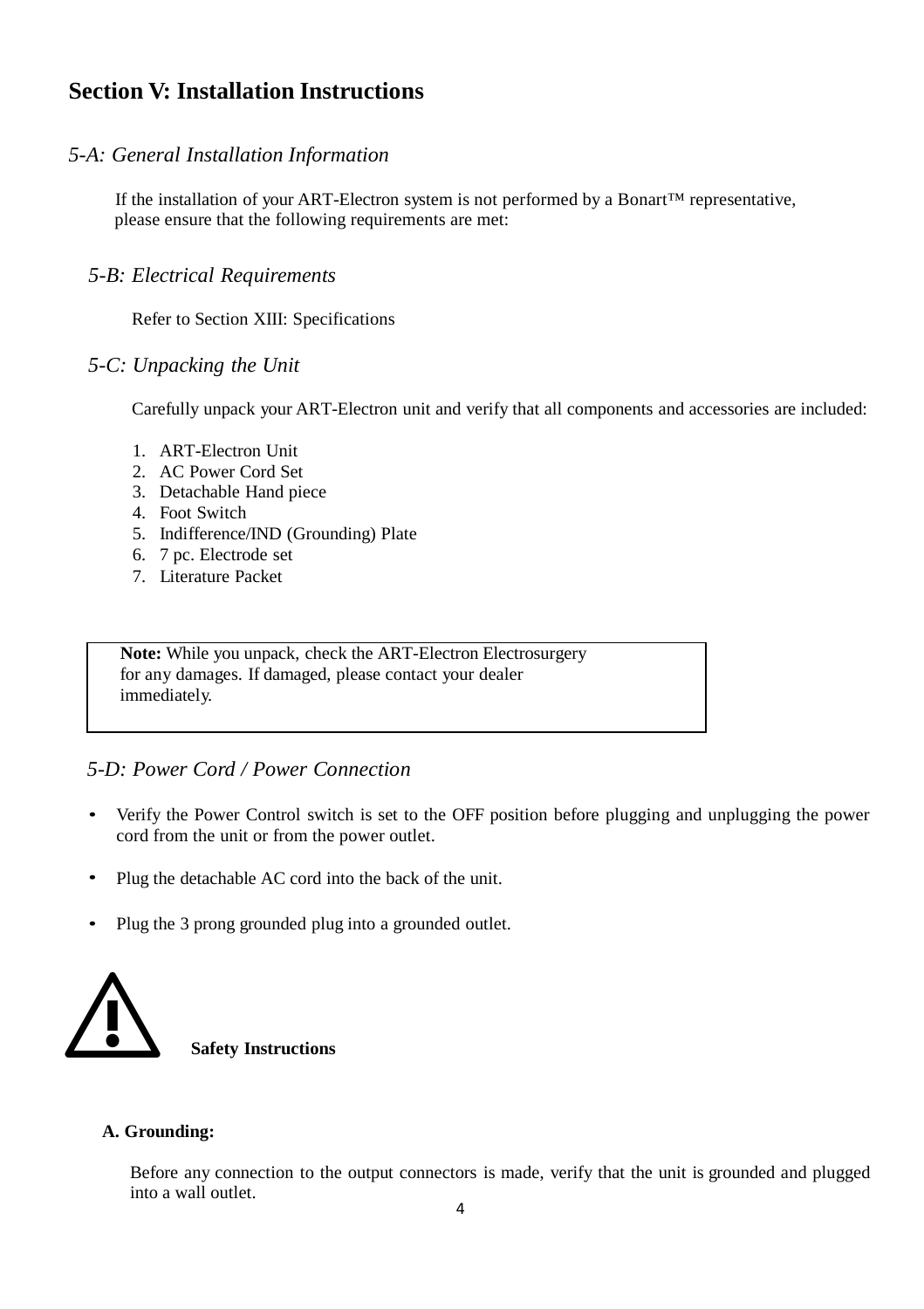#### **Note: Make sure the outlet and plug are easily accessible.**

#### **B. Main voltage range and fuse:**

Before plugging the power cord into the power outlet, verify that the unit is compatible with the local main voltage used.

**Warning**: Prior to replacing the fuse, turn the unit off and unplug the power cord from the outlet.

The fuse holder is located on the rear panel in the input socket. To replace the fuse, follow the steps below:

- 1. Disconnect the unit from the power outlet.
- 2. Remove the cover of the fuse holder with a small screwdriver.
- 3. Replace with a new fuse and re-install the cover of the fuse holder. Please use a fast type of fuse (2A/250V).

### *5-E: Foot switch Cable Assembly Connection*

Align the foot switch plug with the socket on the back of the device and push firmly until seated.

### *5-F: IND/Indifference Plate installation*

Insert the IND plate cable directly into the red jack at the front of the unit. **DO NOT REMOVE THE IND PLATE FROM THE PROTECTIVE SLEEVE**

#### *5-G: Hand piece Cable Assembly Connection*

Insert the hand piece cable directly into the front hand piece jack.

### *5-H: Electrode installation*

Loosen (but do not remove) the black cap at the tip of the hand piece by turning counter-clockwise, and remove the metal packing rod [First-time use only]. Insert the electrode gently but firmly into the tip of the hand piece, and tighten the black cap to secure the electrode.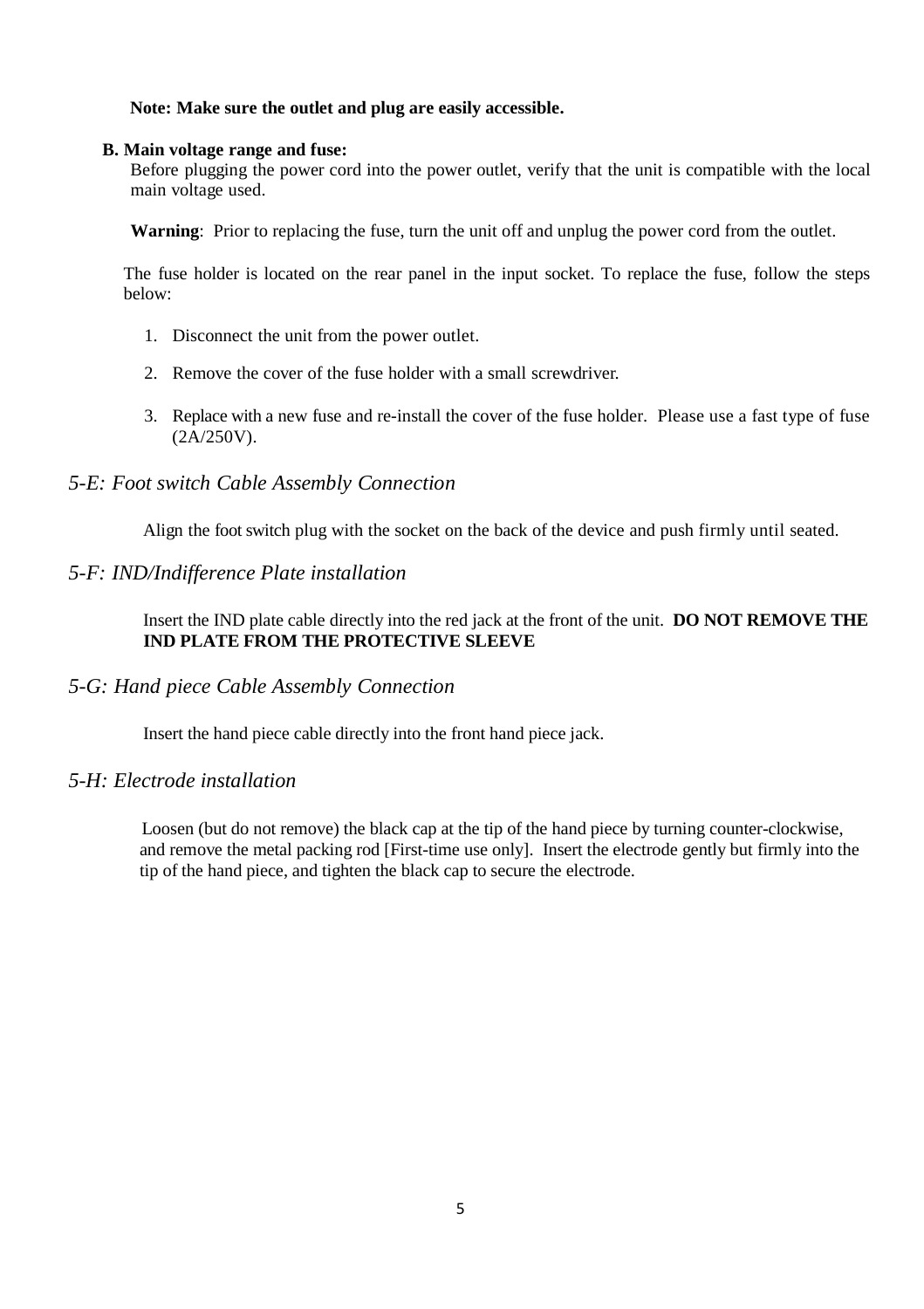## **Section VI: General Information**

## **ART-Electron Unit Diagram**



**Figure 1: ART-Electron Electrosurgery (front view)**



**Figure 2: ART-Electron Electrosurgery (back view)**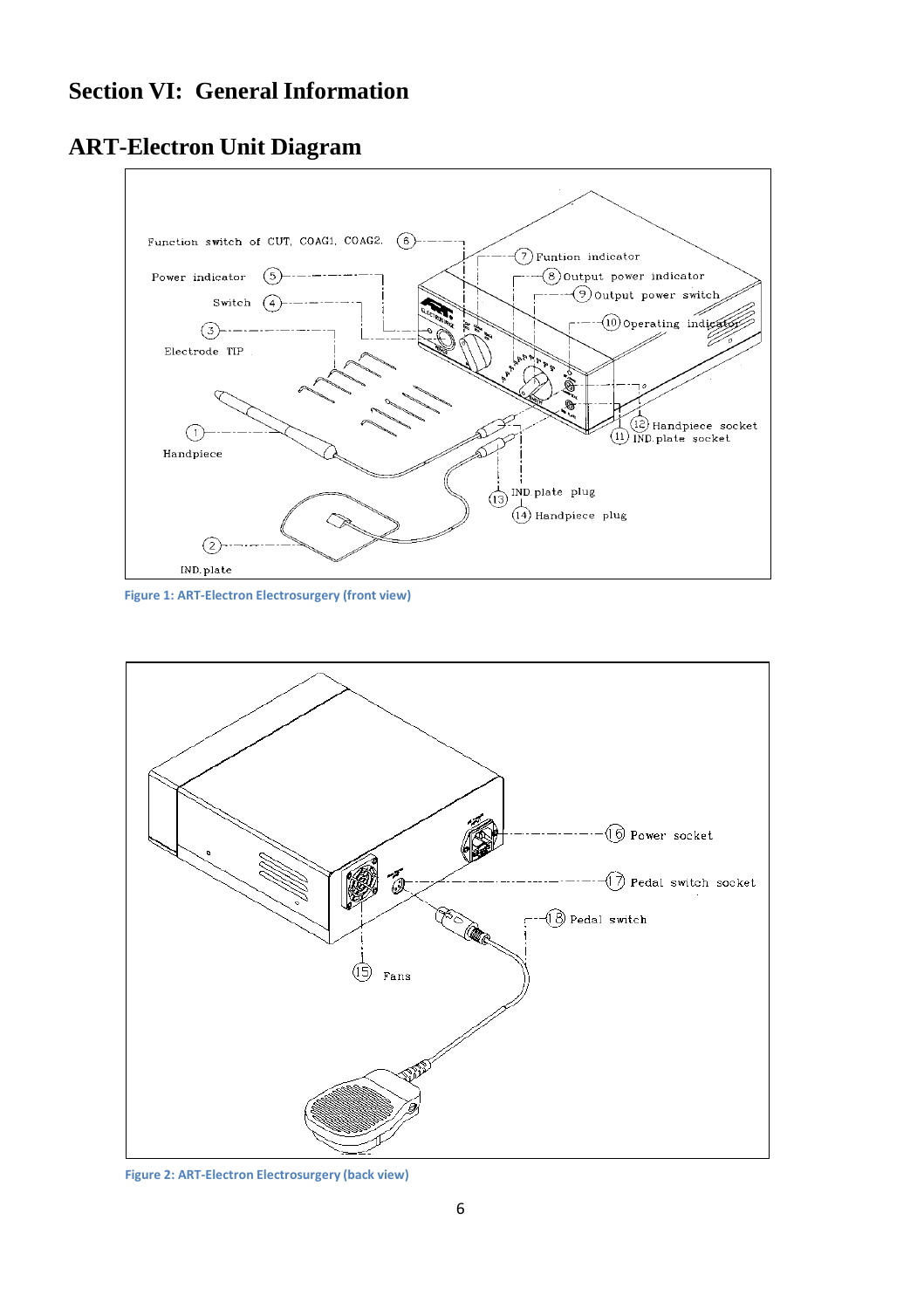## **1. Hand piece**

The hand piece is the housing for the electrode tips. Compatible tips should have a diameter of  $1/16$ " (0.2 cm), which includes Parkell, Ellman, and Macan electrode tips.

#### **Caution: Make sure that electrodes are fully-seated before use.**

## **2. Indifference/IND (Grounding) Plate**

When using the ART-Electron, the indifference plate must maintain contact with the patient's skin for the entire duration of the operation, lest the unit will halt function. The indifference plate is covered with a plastic sleeve that should never be removed.

**Note:** The indifference plate does **not** need to be moist or wet to function properly.

## **3. Electrodes**

|  | T1: Diamond shaped electrode    |  |  |
|--|---------------------------------|--|--|
|  | T3 : Large Round Loop Electrode |  |  |
|  | T2: Small Round Loop Electrode  |  |  |
|  | T4 : Fine Wire Electrode        |  |  |
|  | T5 : Heavy Wire Electrode       |  |  |
|  | T7 : Fine Oval Loop Electrode   |  |  |
|  | T9 : Heavy Ball electrode       |  |  |

**Uses:**

- **T1, T2, T3:** For cutting tissue with blood control and preparing for cementing.
- **T4:** For removing gingival tissue, cutting, and changing gingival height.
- **T5:** For hemostasis.
- **T7:** For removing gingival tissue, salvaging teeth, and changing gingival height.
- **T9:** For blood control and preparation of cavities.

#### **Warning:**

- Operating power is higher when using a larger tip.
- Operating power is lower when using a smaller tip.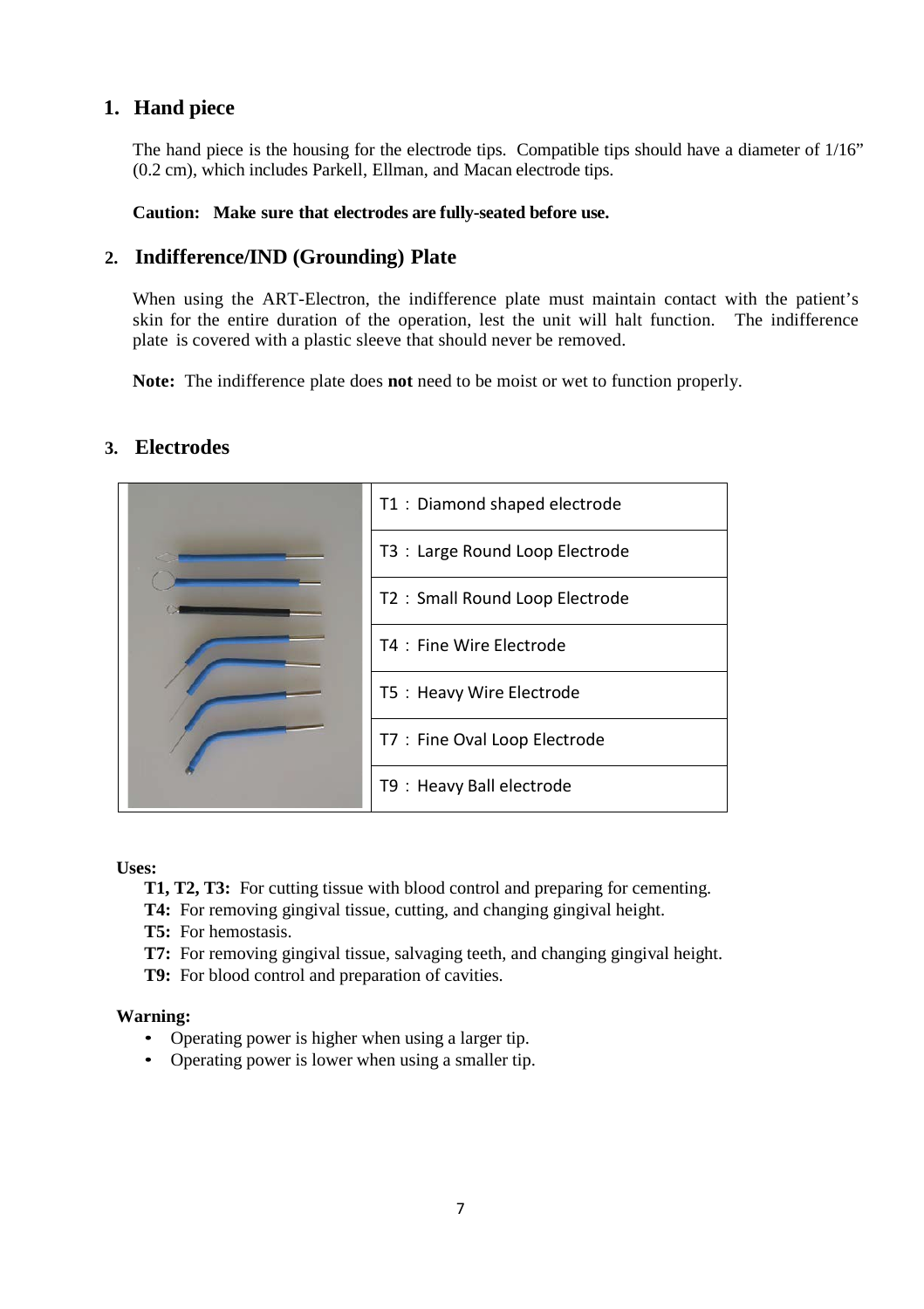### **4. Power Button (On/Off Switch)**

The power button is located on the front of the ART-Electron unit. Use this button to turn the unit off and on.

 $\triangle$ Do NOT turn the unit off by unplugging the power cord.

A Do NOT turn on the ART-Electron unit while the foot switch is

depressed.

### **5. Power Indicator**

The power indicator is located on the left of the power button. The power indicator should be lit when the power is on and unlit when the power is off.

#### **6. Operation Mode Control Knob**

The Operation Mode Control Knob is located on the front of the ART-Electron unit. This knob allows you to select the following modes:

- 1. **Cut:** Preferable for thin avian skin and incisions. This mode allows for smooth cutting by providing continuous, fully-filtered high frequency waves. This mode also produces minimal lateral heat, tissue damage, and hemostasis.
- 2. **Coag 1:** Preferable for electro-section and electrocoagulation. This mode produces a full rectified wave. While it provides less cutting power, it allows for coagulation of small capacity.
- 3. **Coag 2:** Preferable for coagulation and stanches. This mode produces partial rectified waves and is optimized to provide more hemostasis on vessels up to 1/16" in diameter. Under this mode, the electrode is allowed to touch the hemostat near the tip and coagulate the vessel.

#### **7. Operation Mode Indicator**

The LED indicator located above each of the following modes will be lit when a mode is selected.

#### **8. Power Intensity**

There are 10 levels of output intensity, with 1 being the lowest level.

#### **9. Power Setting Control Knob**

This knob allows you to control the power intensity via levels 1 through 10. The LED indicator will be lit for the selected intensity level. When using the ART-Electron unit, **start at the minimum level** and slowly increase output intensity. Cutting should be smooth, without sparks.

#### **10. RF/2MHz Operating Indicator**

The RF/2MHz operating indicator shows that the foot switch is depressed and that radio frequency waves are being sent. NOTE: the main power must be on for the RF/2 MHz indicator to be active.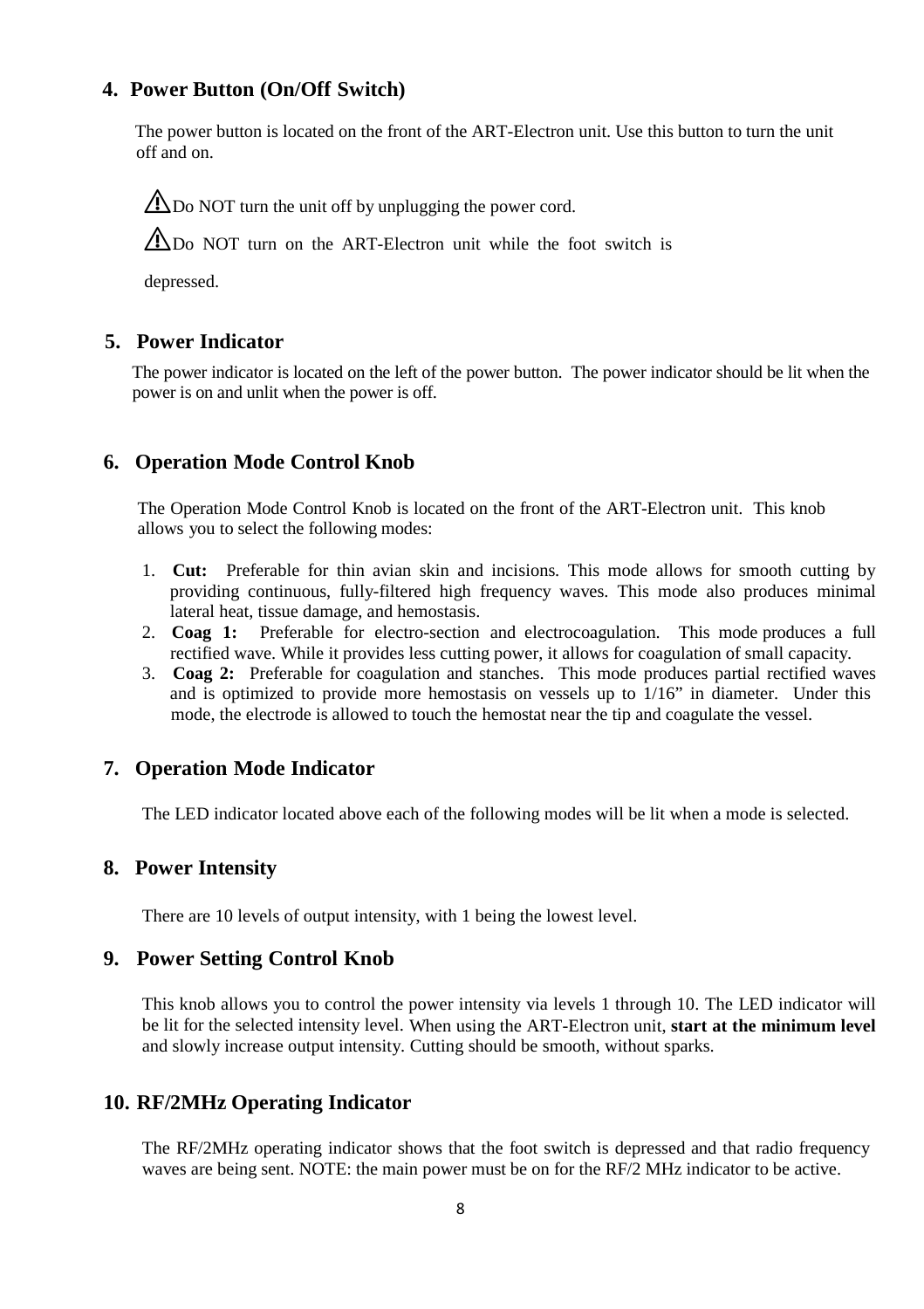WARNING: The RF/2 MHz indicator should be unlit when the foot switch is released. If this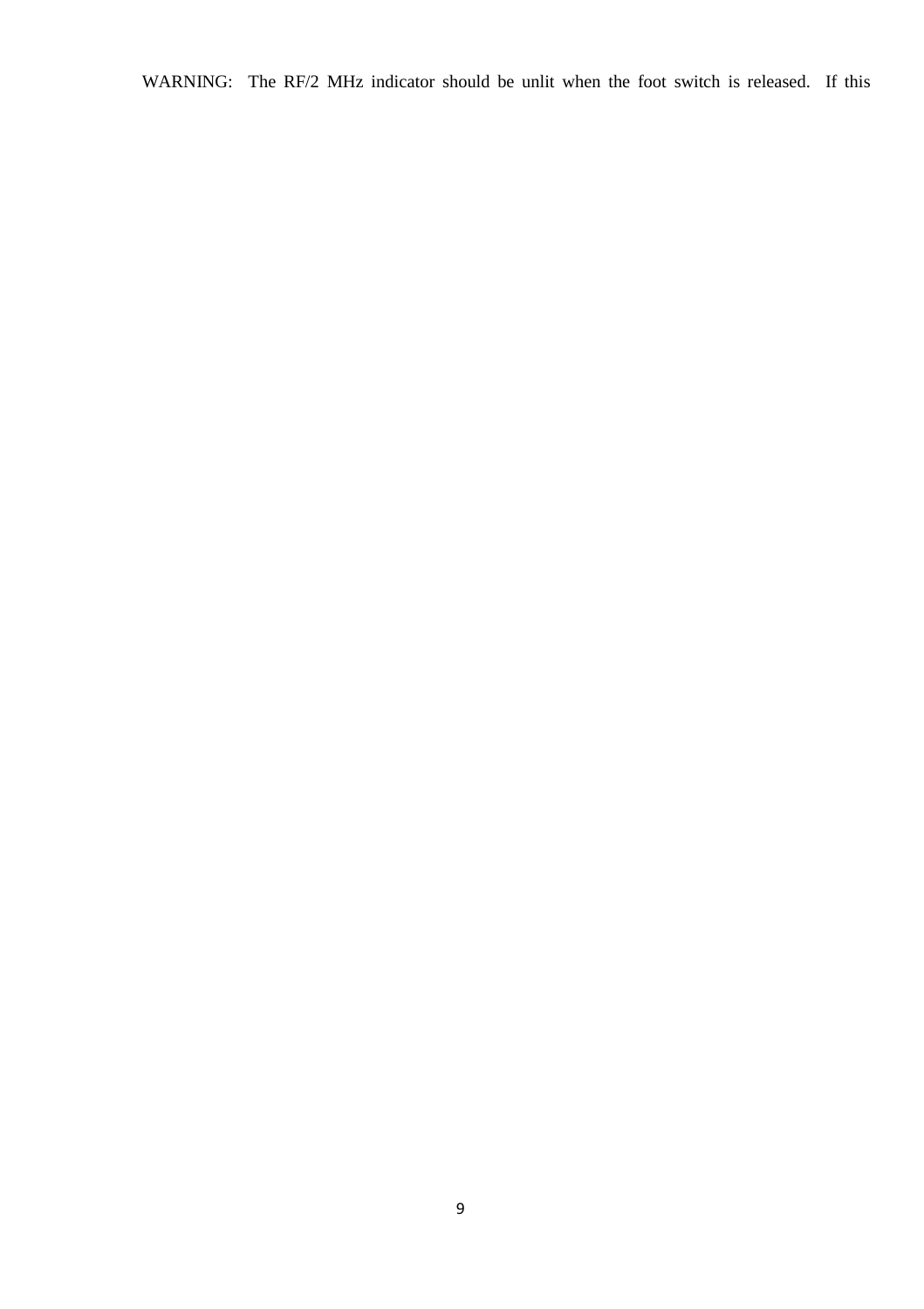condition is not met, the unit may be overloaded.

#### **11. Indifference/IND (Grounding) Plate Socket**

The indifference plate socket is located on the front of the unit below the hand piece socket. The indifference plate connector should be inserted here.

#### **12. Hand piece Socket**

The hand piece socket is located on the front of the unit above the indifference plate socket. The hand piece cable connector should be inserted here.

#### **13. Indifference (Grounding) Plate Connector**

Plug the indifference plate connector into the indifference plate socket located on the front of the ART-Electron unit below the hand piece socket.

WARNING: Do NOT connect the indifference plate to the hand piece socket.

## **14. Hand Piece Connector**

Plug the hand piece connector into the hand piece socket located on the front of the ART-Electron unit

(above the indifference plate socket).

Warning: Do NOT connect the hand piece to the indifference plate socket.

#### **15.Cooling Fan**

The cooling fan is designed to cool the circuit board and components during use.

#### **16. Power Socket**

The power plug is inserted here on the back of the ART-Electron unit.

### **17.Foot switch Socket**

The foot switch is inserted here on the back of the ART-Electron unit.

### **18.Foot switch**

The foot switch allows the user to operate the ART-Electron unit without interrupting procedures performed by hand.

## **Section VII. Getting Started**

a. Remove the unit from the box and lay it on a flat surface.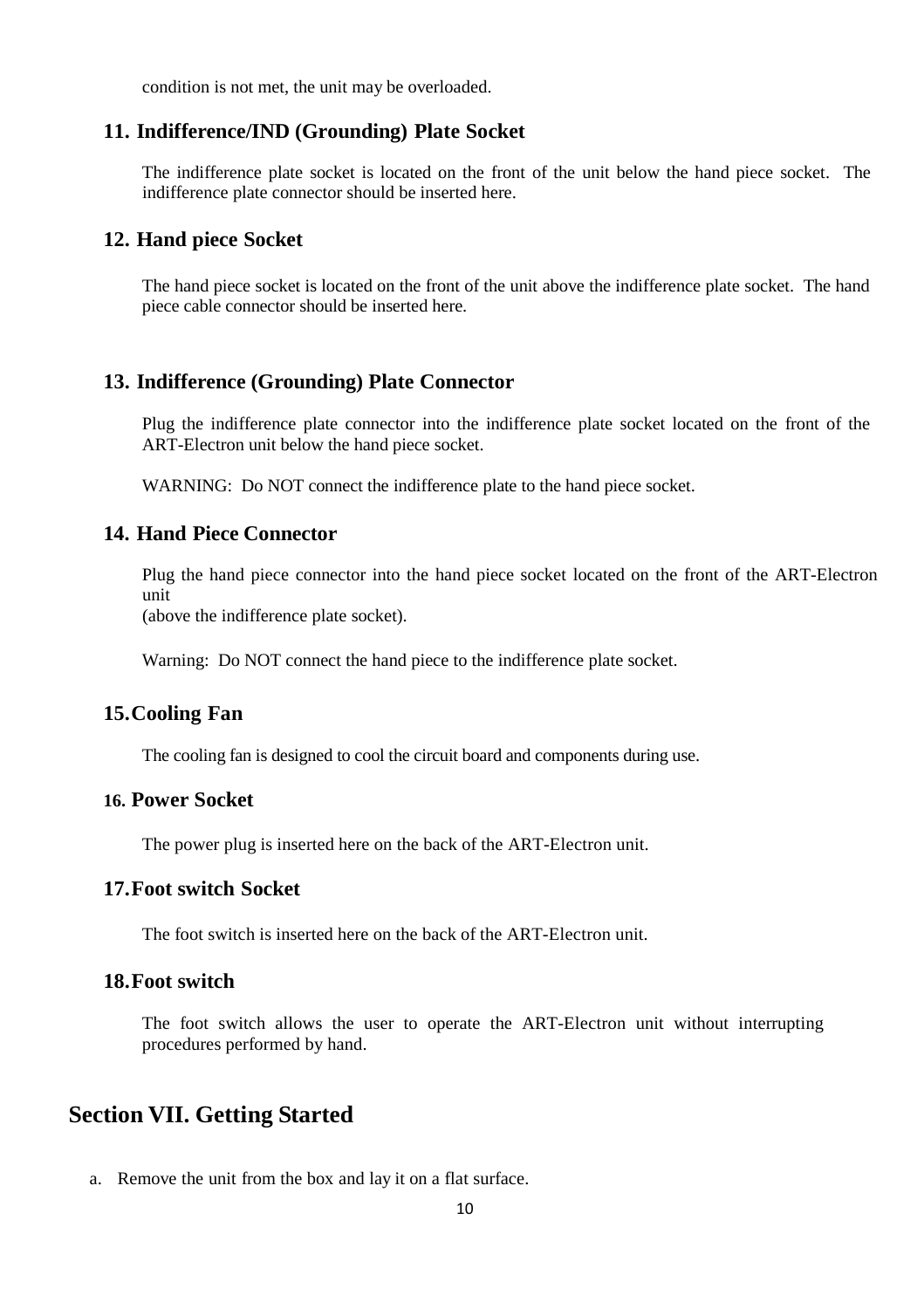- b. Connect the power cord to the ART-Electron and to the power outlet.
- c. Connect the hand piece (black connector) to the hand piece socket on the front panel of the ART-Electron unit.
- d. Connect the indifference plate (red-corded connector) to the indifference plate socket on the front panel of the ART-Electron unit.

#### **Warning: Be sure to connect the indifference plate and hand piece connectors to the matching-colored sockets.**

- e. Connect the foot switch to the foot switch socket located on the back of the ART-Electron unit.
- f. Ensure that the indifference plate has stable contact with the patient. **NOTE: monopolar systems such as the ART-Electron will not function without the IND/grounding plate maintaining constant contact with the patients' skin. Attempting to ground through clothing or heavy fur may result in loss of (or complete lack of) power. When testing on a piece of meat, fruit or a bar of soap, the item itself must be placed directly on the IND plate prior to cutting.**
- g. Insert an electrode into the hand piece for operating. Follow the steps below for installing electrodes:
	- 1. Turn the nose/cap of the hand piece counter-clockwise to loosen the opening.
	- 2. Insert the selected electrode into the opening (blue side down/in).
	- **3.** Secure the electrode by turning the nose/cap of the hand piece clockwise. **Note:** Do not over-tighten the nose/cap. The top portion may continue to turn even when the electrode is securely in place.
- h. Select the operating mode.
- i. Select the power intensity by turning the power control knob. Start with low intensity and slowly increase.
- j. Depress the foot switch. When depressed, the RF/2MHz red LED indicator should be lit.
- k. Hold the electrode gently on the tissue and cut. Avoid using pressure.
- l. Keep tissue moist for cleaner incisions.

**Warning:** Too much pressure on the electrodes can damage the tips.

## **Section VIII: Precautions**

- Tissue damage may occur when the surgical site is overheated or dehydrated. Keep the surgical site irrigated.
- Utilizing unnecessarily-high settings may result in sparking, which can cause tissue damage.
- The smoothness and speed of the electrode passing through/across the surgical site should be such that there is minimal resistance and no sparking.
- Insufficient power settings can result in tissue being pulled and torn. Heat generated by the ART-Electron is dependent on the duration of contact between the tissue and electrode tip, as well as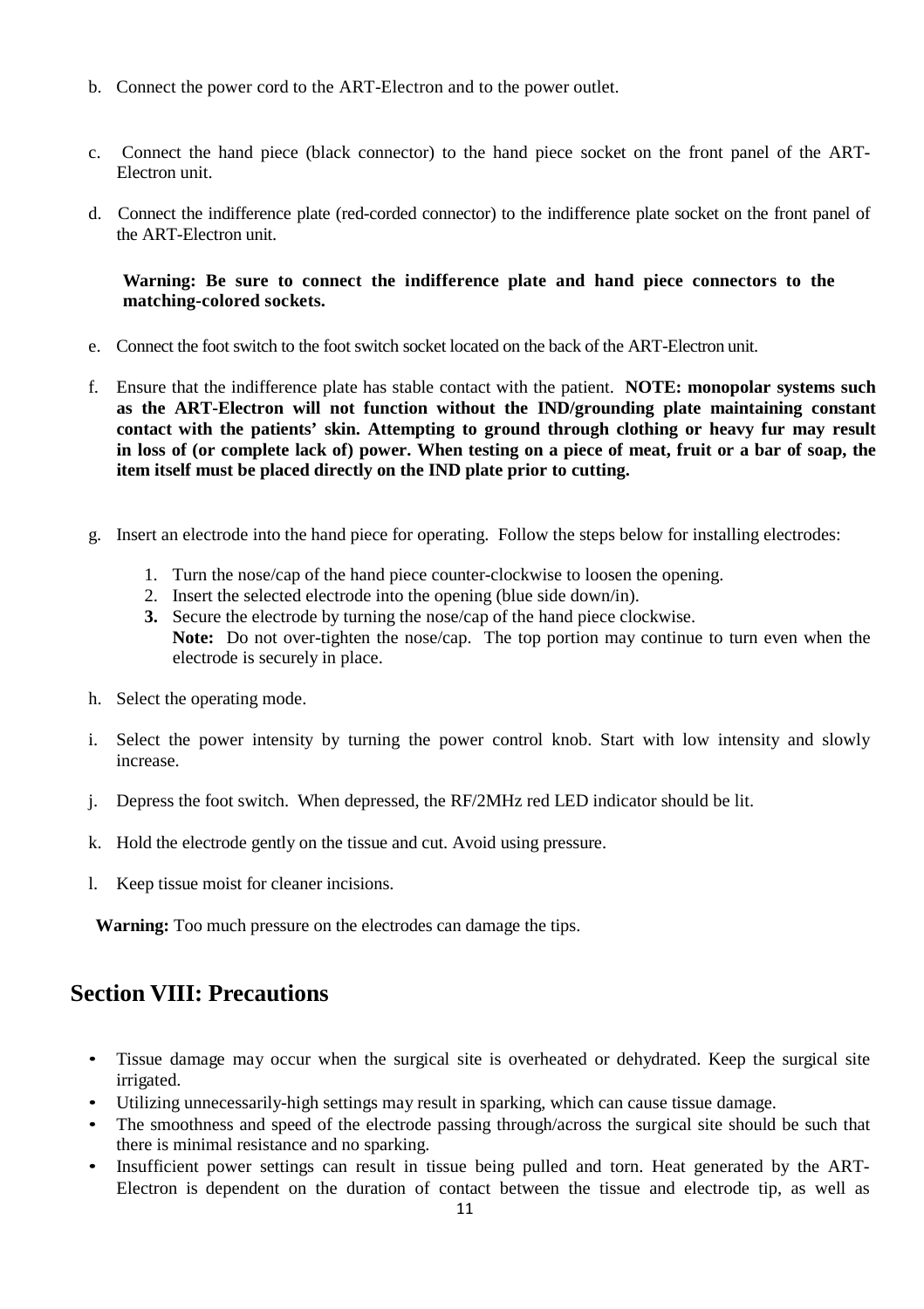intensity and tip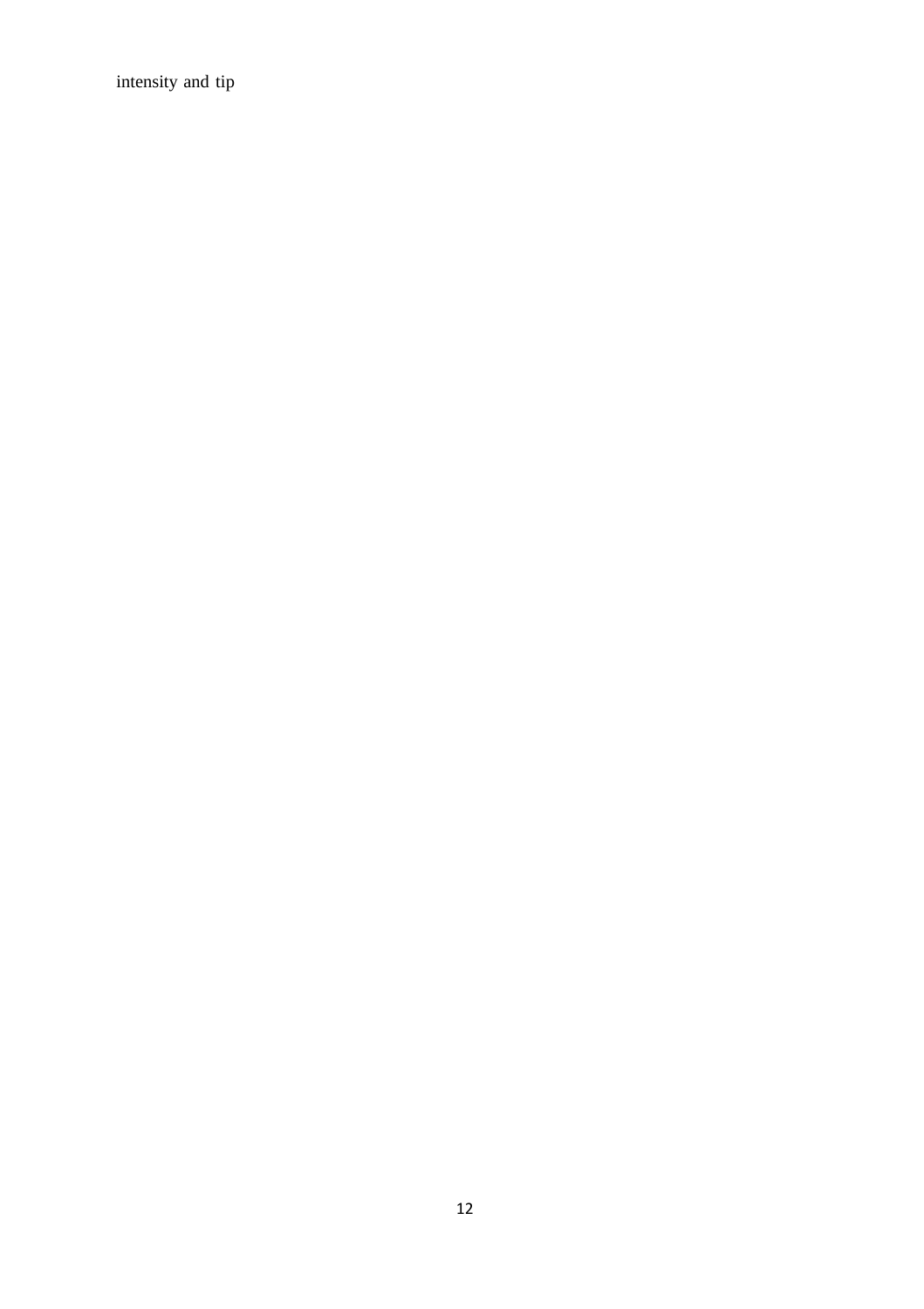size.

## **Section IX. Techniques for Use**

## *A. Learning to use the ART-Electron*

- Prior to applying the electrode to the tissue, adjust the power intensity to a proper level.
- During operation, avoid using pressure and focus on making smooth, concise motions.
- Be careful not to operate on one spot for too long, as heat may propagate deep into the tissue and cause burning and necrosis.

## *B. Electrosection (Cutting)*

- When performing electrosection, the tissue should always be moist; cutting on dry tissue may char the surface.
- For optimal control over the hand piece, rest your hand on a sturdy surface for support.
- Avoid cutting with pressure.
- Saline solutions are recommended.

## *C. Coagulation (Hemostasis)*

• \*Light bleeders may be easily stopped with the ART-Electron system using either mode Coag 1 or Coag

2. Using a sponge or hemostat, apply direct pressure to the vessel. The vessel should be visible and not obstructed by blood.

- For heavy bleeders, Coag 2 is preferred.
- Electrodes designed for coagulation are the round ball and heavy wire.
- Another method of coagulation utilizes a hemostat and fine electrode tip. The vessel is grasped by the hemostat and the electrode is applied at about 1 inch from the end of the hemostat.

## *D. Bloodshed Control*

The ART-Electron system may be used to control bloodshed through coagulation at the beginning of entering tissue. Once the bleeding beings, direct air pressure is necessary. Afterwards, Coag 2 may be used to repair the capillary or blood vessel.

## *D. Anesthesia*

• Use general anesthesia or local anesthesia during surgery. If Nitrous Oxide Analgesia is used, local anesthesia is necessary.

## **Section X. Practice before Using**

It is highly recommended to practice using the ART-Electron on an apple, bar of soap or fresh meat prior to operating on actual clinical cases. Below are a few steps to help you practice:

- 1. Obtain a fresh, lean cut of beef, such as round or sirloin steak. Use meat at room temperature (do not use frozen meat). Moisten the meat with a small amount of saline.
- 2. Set up the unit and place the meat **on top of** the indifference plate. This mimics the constant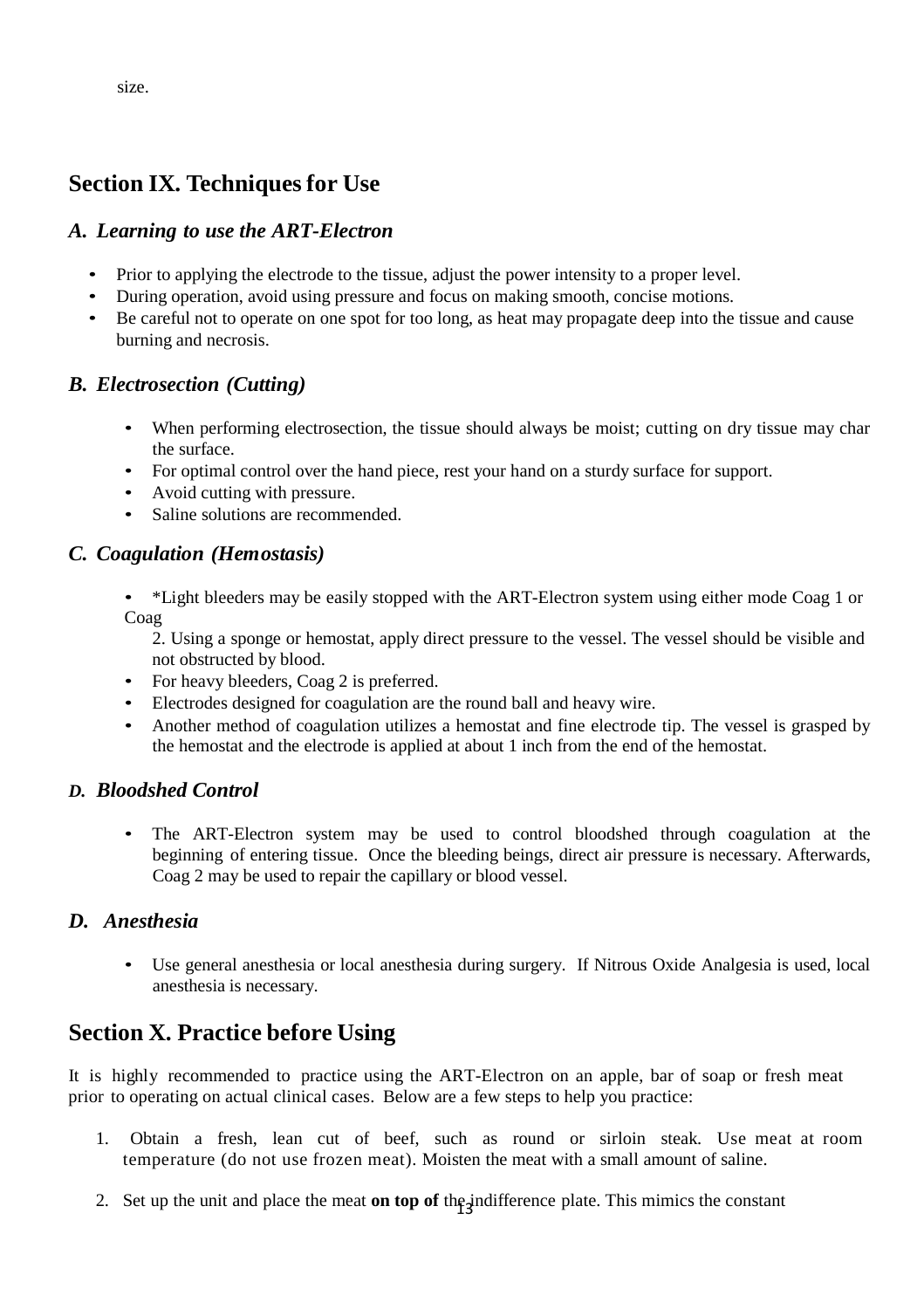contact that the indifference plate must maintain with a live patient.

- 3. Insert an electrode into the hand piece.
- 4. Select waveform mode Coag 2.
- 5. Set the power level to 8.
- 6. Press the foot switch.
- 7. Do several incisions and observe the results. This high setting will cause sparking and may char the tissue.
- 8. Adjust the power level to 1. **This setting on the meat will illustrate poor cutting or extreme drag.**
- 9. Continue adjusting the power setting to different levels and observe the incision.
- 10. Try different waveform modes (wait 10 seconds between waveform mode adjustments). With further practice, operating on actual patients with the ART-Electron will become safer and easier.

#### **Tip: Cutting should be smooth with no sparks or resistance.**

## **XI. System Maintenance**

#### *A. Daily Start-up*

- 1. Make sure the ART-Electron is turned off prior to inserting electrodes or plugging and unplugging peripherals.
- 2. Plug the hand piece cable connector, foot switch and IND plate into the ART-Electron
- 3. Install an electrode into the hand piece
- 4. Use the Power Switch button to turn the unit on. The power LED indicatorshould be lit.

#### Note: If the power indicator is not lit when switched on, please check the power connection or contact **an authorized Bonart™ agent.**

#### *B. Daily Shut-off*

- 1. Use the Power Switch to turn the unit off
- 2. Remove foot switch, IND plate and hand piece from the unit. This will prevent the cords from becoming a walking hazard.
- 3. Clean and sterilize the hand piece and electrode(s). Wipe the IND plate exterior with a plasticsfriendly soap/cleaner.
- 4. Clean and disinfect the surfaces of the unit and power cord. **WARNING: DO NOT SPRAY THE UNIT OR COMPONENTS DIRECTLY. LIQUID WILL SHORT/DAMAGE INTERNAL PARTS AND COMPONENTS.**
- *C. Preparing to treat a patient*
	- 1. Make sure that the electrodes and hand piece have been cleaned and sterilized, and that the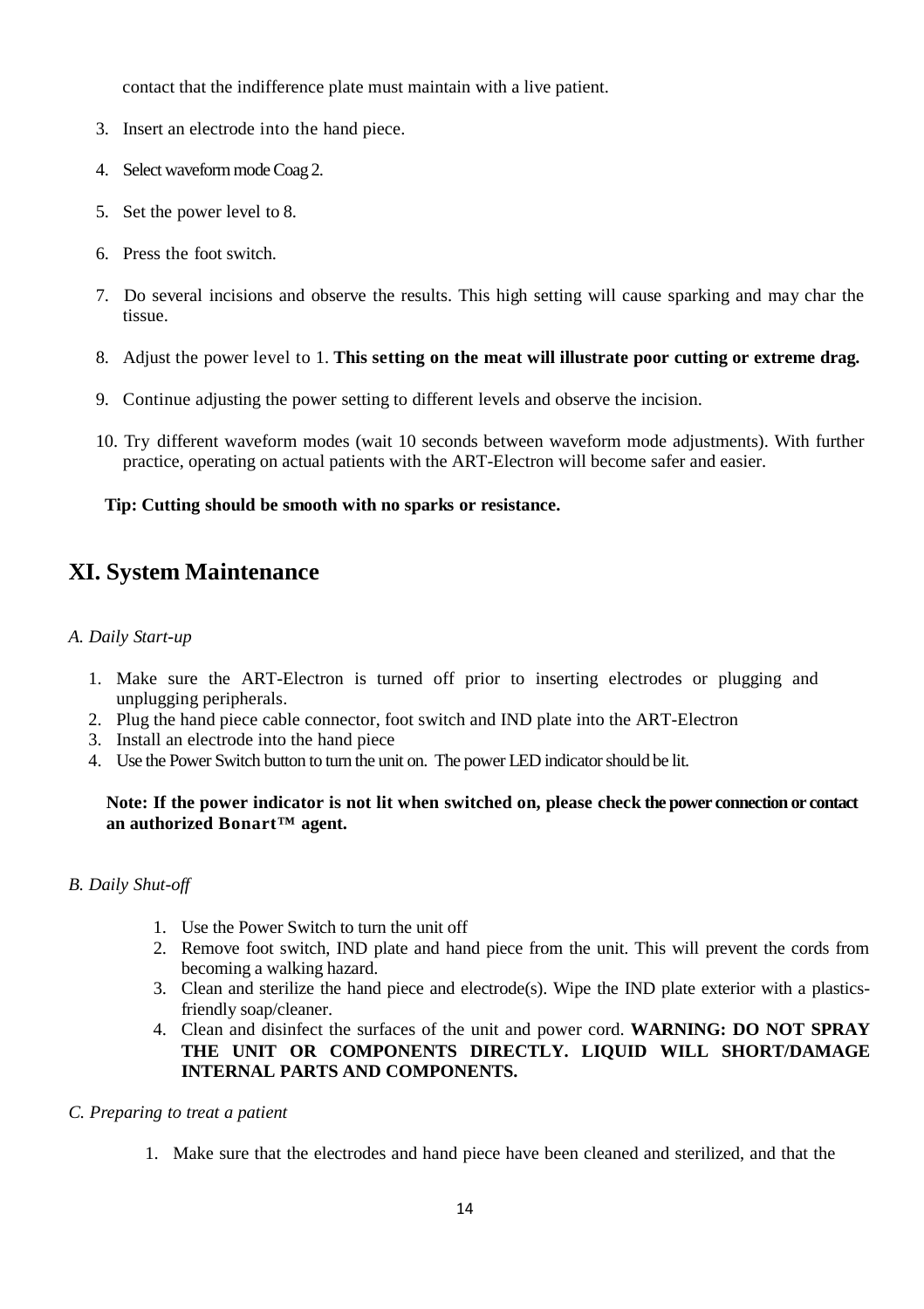IND plate exterior has been cleaned.

- 2. Keep the operating area neat and tidy, and ensure that you have adequate reach for the hand piece cable and IND plate.
- *D. Between patients*
	- 1. Clean and sterilize all used electrodes and hand piece(s), as well as the IND Plate exterior.

## **Section XII: Troubleshooting**

Although service and repair of the ART-Electron should be performed only by authorized Bonart ™ personnel, the following are some basic troubleshooting procedures that will help to avoid service calls:

- Check all lines and connections to and from the system; a loose plug or connection is a common culprit.
- Check all settings on the system's knobs.
- Be sure that the IND/Indifference plate is in **direct contact with the patients' skin** (not through clothing or heavy fur). **The unit will not function if this condition is not met.**
- Make sure that you are depressing the foot switch prior to attempting to cut.
- Ensure that the voltage of the wall socket matches the voltage of the unit. Failure to match voltages may result in blown fuses and/or damage to the circuit board.
- Ensure that electrode tips are clean and free of debris, and that they are inserted (and tightened) properly into the hand piece.

For technical support and assistance please contact Magpie Tech Corp. Mon-Fri, 8:30 a.m. to 5:00 p.m. (PST) at **(888) 526-6278.**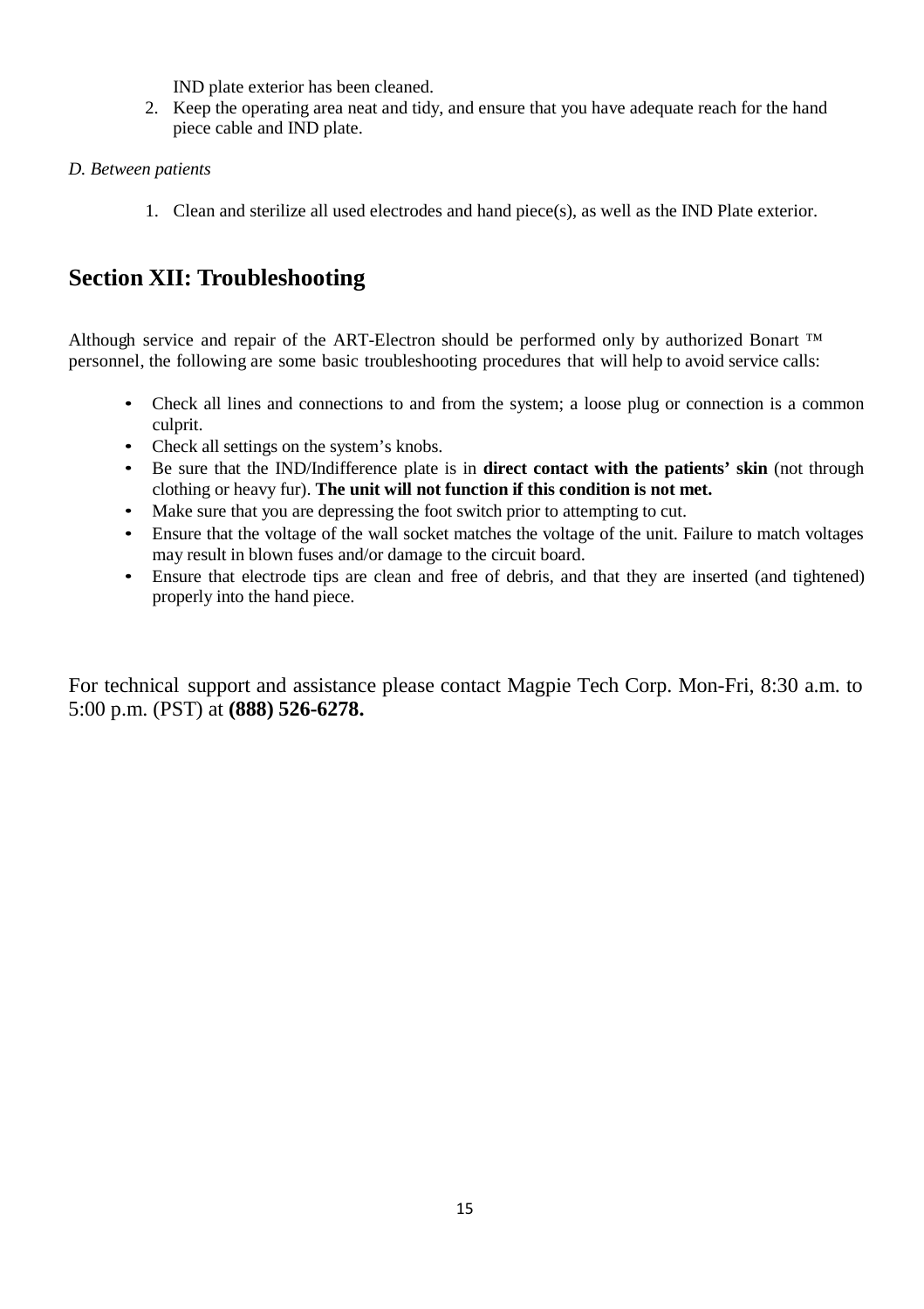## **Section XIII. Accessories**

1) Foot switch x 1



2) AC Power Cord x 1



3) Hand piece x 1



4) Indifference plate x 1



5) 7 Pc. Electrode Set x 1



**Note: The standard set of accessories shown above is subject to change depending on location.**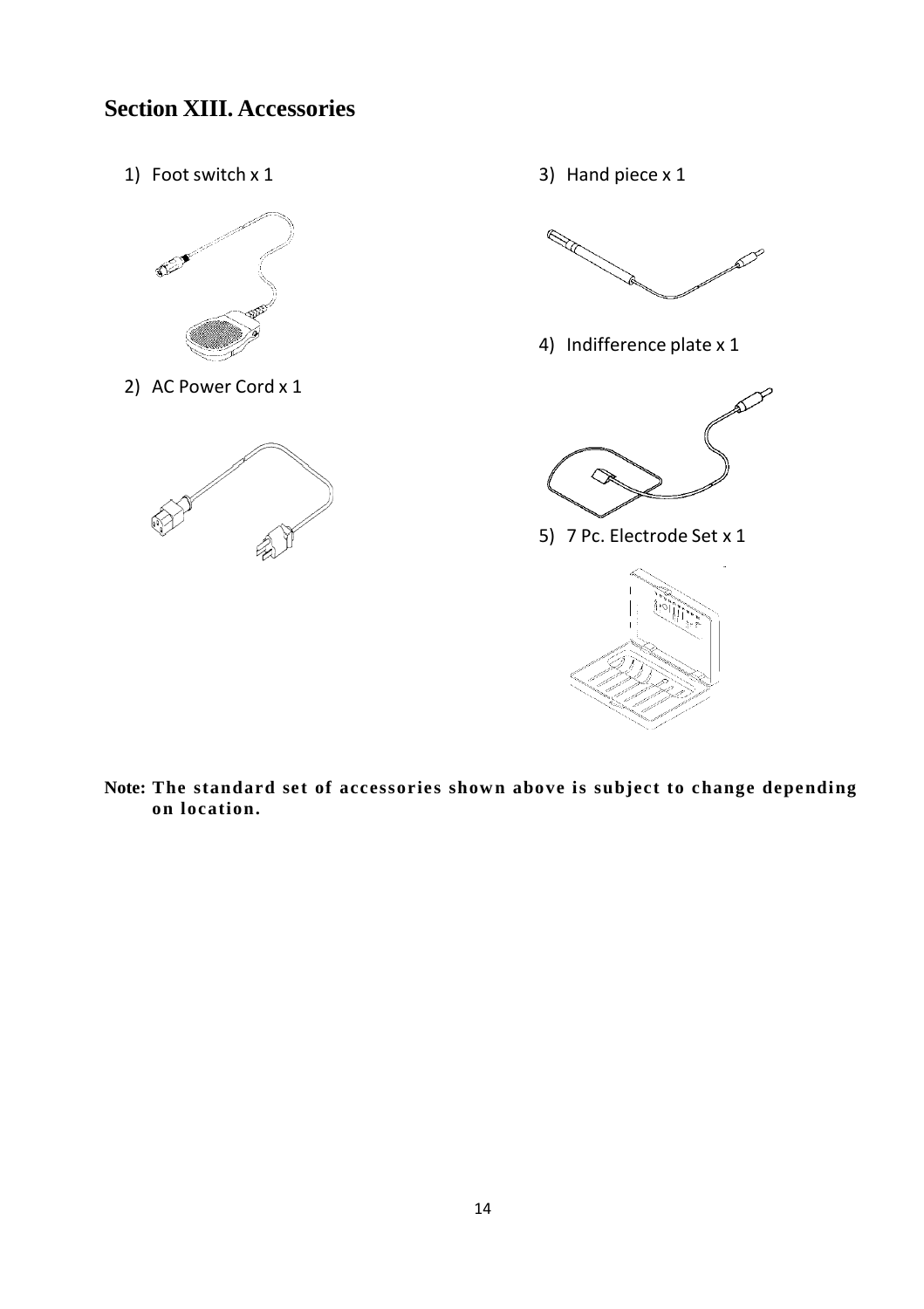## **XIV. Specifications**

### 1. Classifications

- Protection against electric shock: Class I
- Protection against electric shock: Type BF
- Protection against harmful ingress of water: IP40
- Mode of operation: Continuous
- Accordance with medical device directive: IIb

### 2. Standards:

| Emission: | EN55011 Class B | <b>EN60555-2 Class A</b> | EN60555-3    | ENV50141  |
|-----------|-----------------|--------------------------|--------------|-----------|
| Immunity: | IEC 1000-4-2    | IEC 1000-4-4             | IEC 1000-4-5 | IEC 801-3 |
| Safety:   | EN 60601-1      | EN1640                   | EN60555-3    |           |

### 3. Functions:

- Operation Modes: Cut, Cut-Coagulation, and Coagulation
- Operation Frequency: 1.5MHz
- Stable and Fine Power Setting (10 steps)
- Various Electrodes Available

#### **Power supply**

- 115V  $\pm 10\%$  50/60Hz 1.8A 210VA
- 230V  $\pm 10\%$  50/60Hz 0.9A 210VA

#### **Output power**

• 70 Watts  $\pm 5\%$ 

### **Working frequency**

• 1.4–1.7MKHz  $\pm 5\%$ 

## *Storage*

### **Environment:**

The unit should be stored in a clean and dry environment. The following environmental conditions apply to storing and transportation:

- Temperature: 0℃ to 60℃
- Humidity:  $10\% \sim 90\%$  (at  $40^{\circ}$ C)
- Atmospheric pressure: 860~1060 hPa